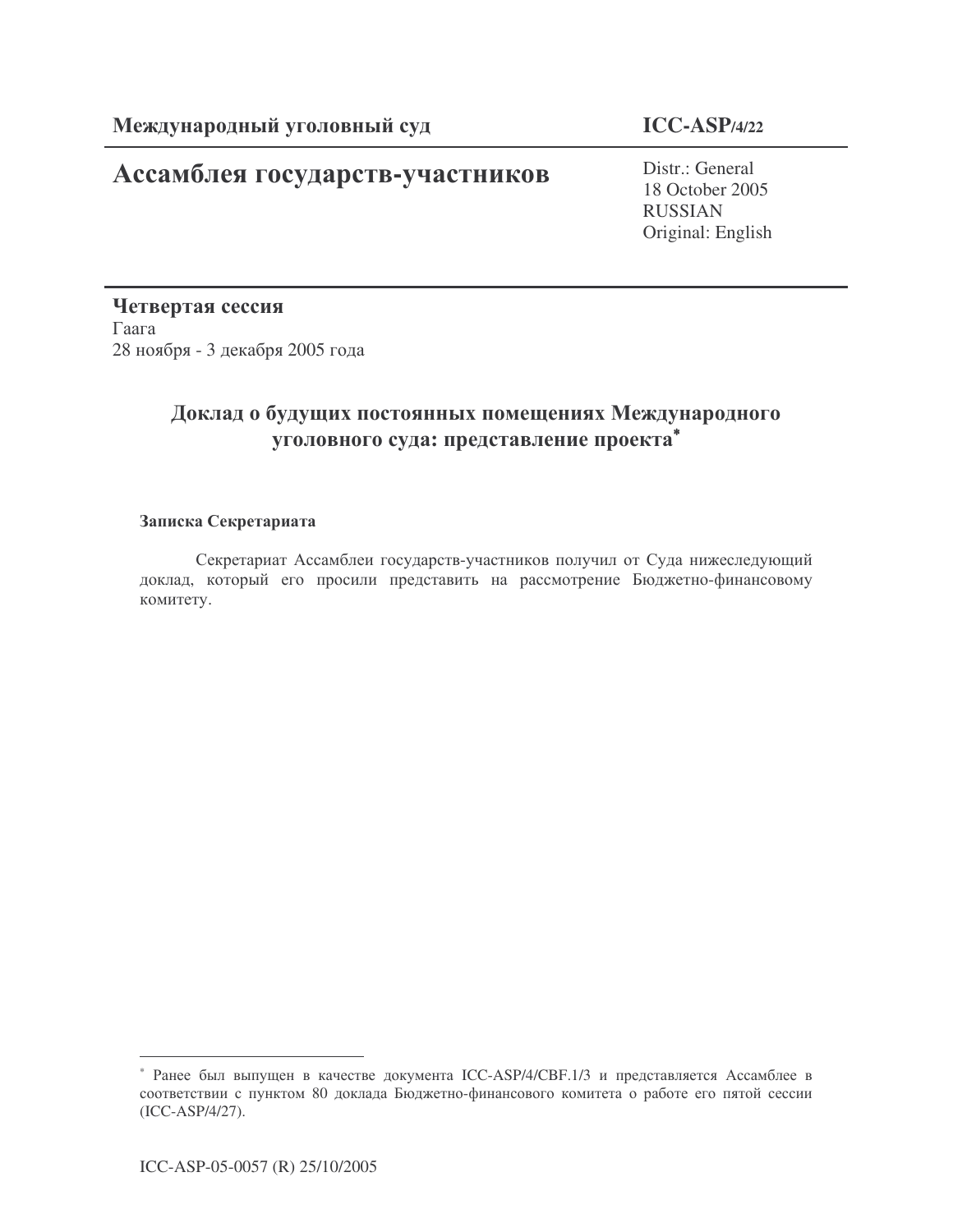ICC-ASP/4/22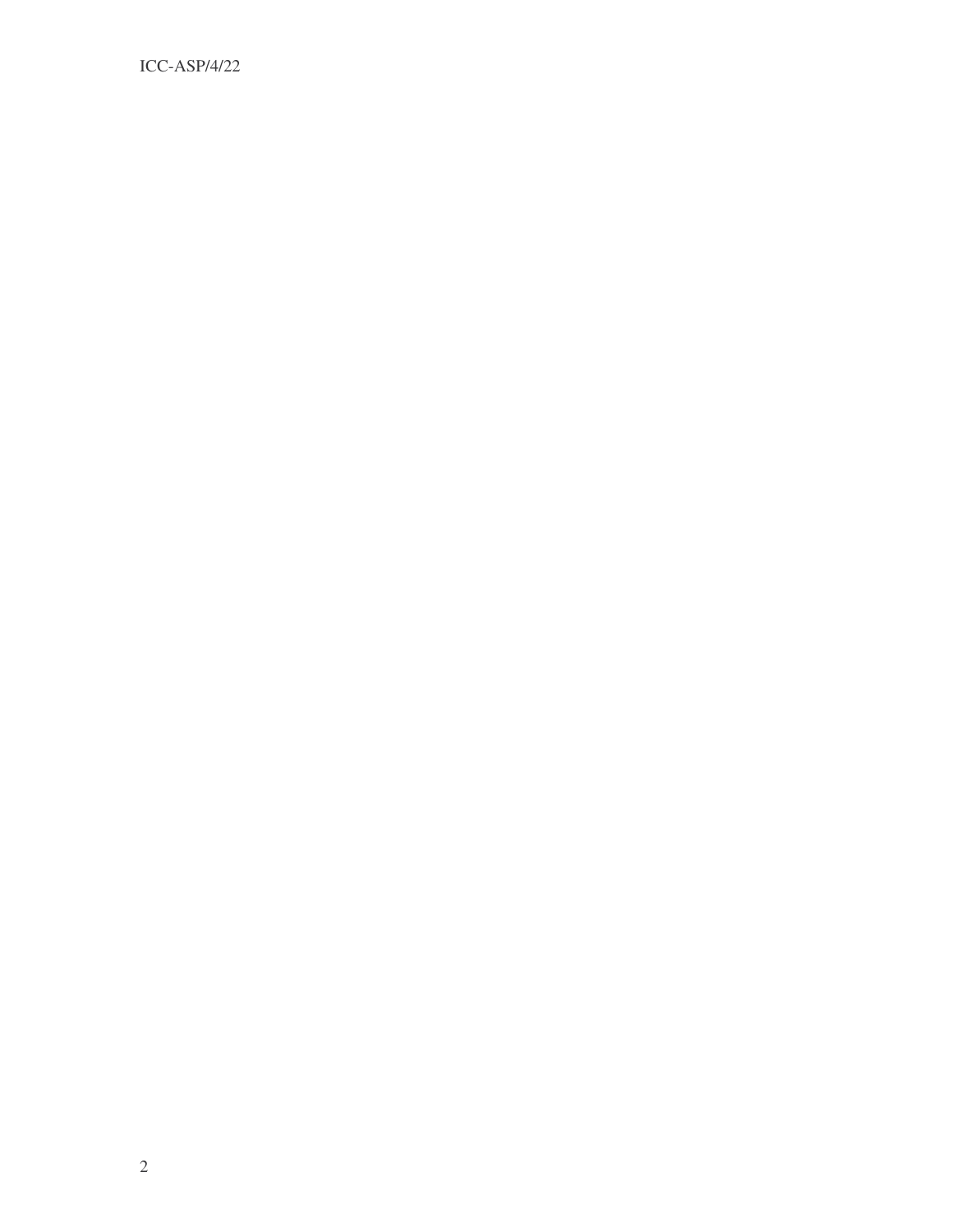# ДОКЛАД О БУДУЩИХ ПОСТОЯННЫХ ПОМЕЩЕНИЯХ **МЕЖДУНАРОДНОГО** УГОЛОВНОГО СУДА



Подготовлен Международным уголовным судом и Целевой группой по МУС Министерства иностранных дел Нидерландов при содействии Нидерландского государственного агентства по строительству.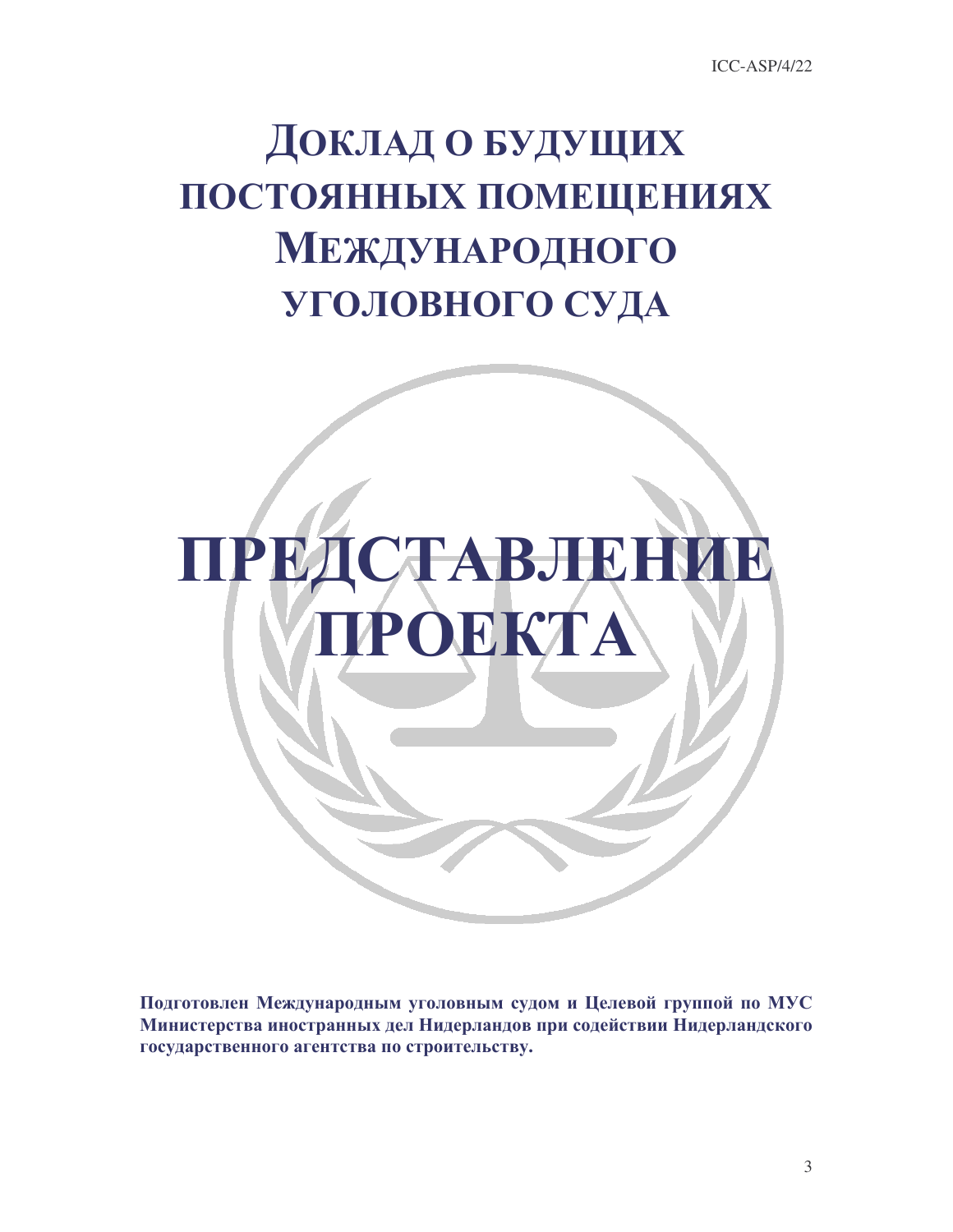ICC-ASP/4/22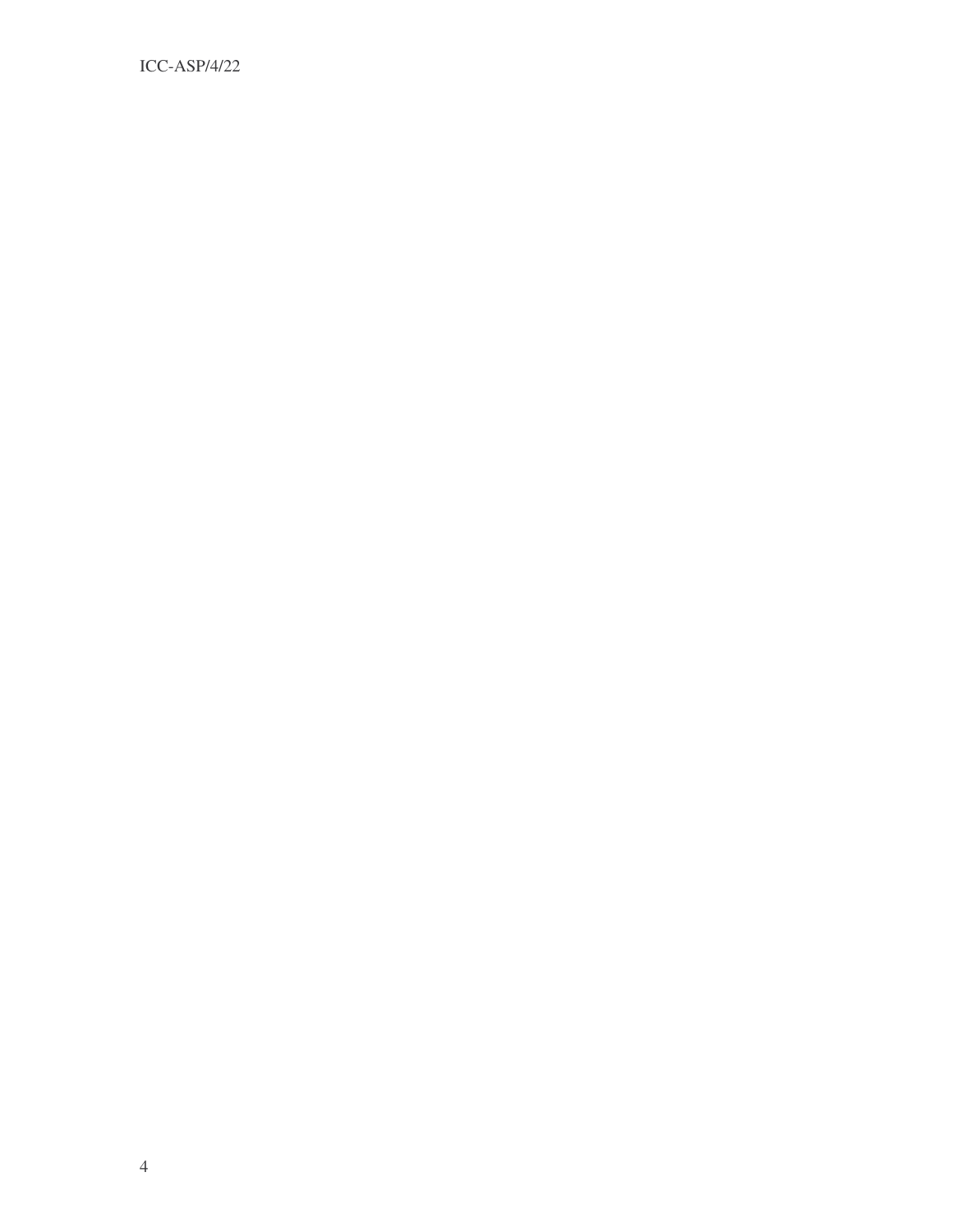# ПОСТОЯННЫЕ ПОМЕЩЕНИЯ СУЩЕСТВУЮЩИХ **МЕЖДУНАРОДНЫХ СУДОВ**

Международный Суд, Гаага, Нидерланды



Международный трибунал по морскому праву, Гамбург, Германия



Международный уголовный суд, Гаага, Нидерланды



(предстоит спроектировать и построить на основе требованиях планировке, данных  $\overline{O}$  $\overline{M}$ содержащихся  $\mathbf{B}$ настоящем Представлении проекта)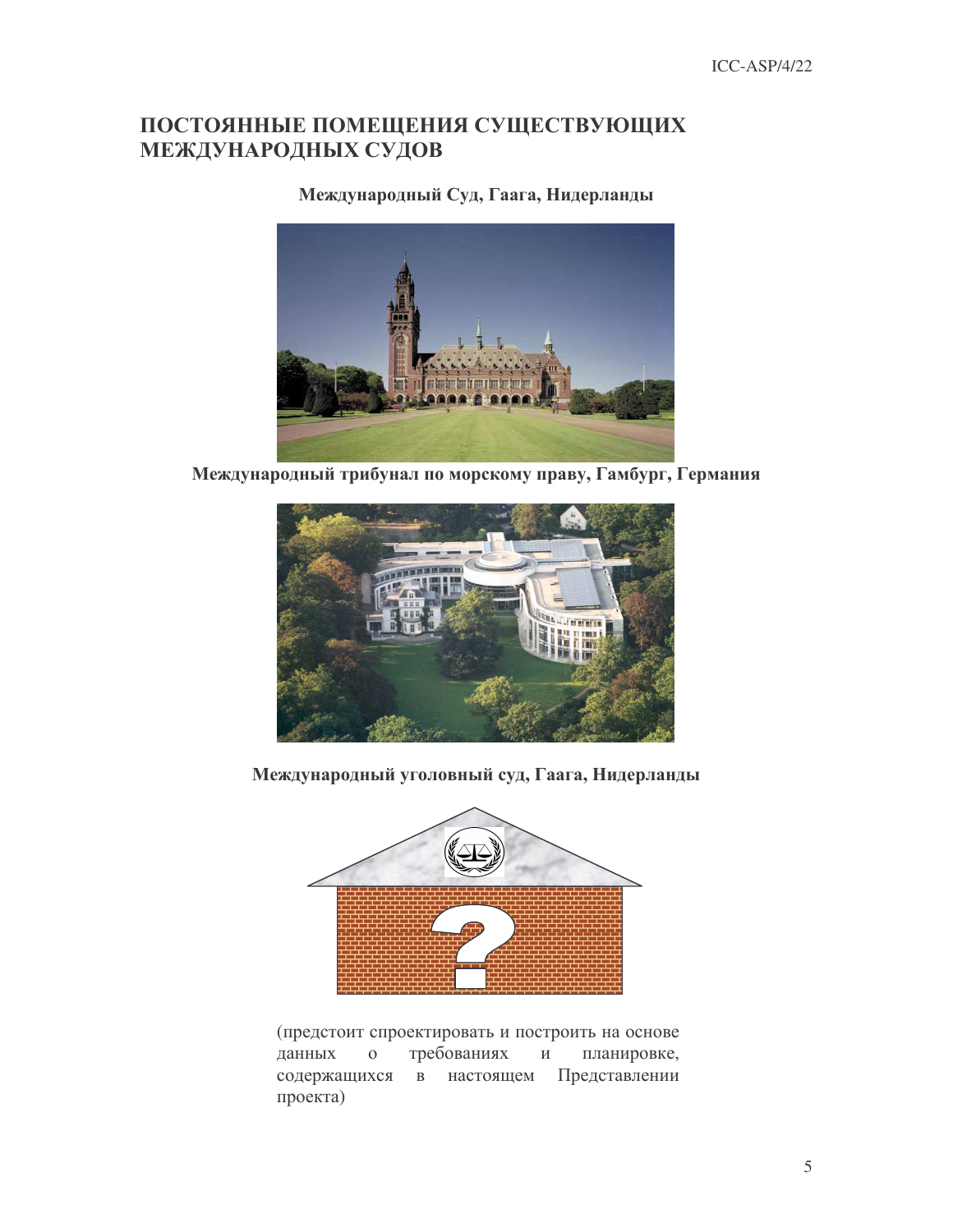# **СОДЕРЖАНИЕ**

| <b>ПОСТОЯННЫЕ ПОМЕЩЕНИЯ</b>              |                                                                       |  |  |  |  |  |
|------------------------------------------|-----------------------------------------------------------------------|--|--|--|--|--|
|                                          |                                                                       |  |  |  |  |  |
|                                          |                                                                       |  |  |  |  |  |
|                                          |                                                                       |  |  |  |  |  |
| <b>I.</b>                                |                                                                       |  |  |  |  |  |
| I.1<br>12<br>L <sub>3</sub>              | Представление проекта, Функциональное задание и Техническое задание12 |  |  |  |  |  |
| П.                                       |                                                                       |  |  |  |  |  |
| II.1<br>II.2                             |                                                                       |  |  |  |  |  |
| Ш.                                       |                                                                       |  |  |  |  |  |
| III.1<br>III.2                           | Предположения в отношении планирования/уровней                        |  |  |  |  |  |
| III.3<br>III.4                           |                                                                       |  |  |  |  |  |
| III.5                                    |                                                                       |  |  |  |  |  |
| III.6                                    |                                                                       |  |  |  |  |  |
| III.7                                    |                                                                       |  |  |  |  |  |
| III.8                                    |                                                                       |  |  |  |  |  |
| III.9<br>III.10                          |                                                                       |  |  |  |  |  |
| III.11                                   |                                                                       |  |  |  |  |  |
| IV.                                      |                                                                       |  |  |  |  |  |
| IV.1<br>IV.2<br>IV.3                     |                                                                       |  |  |  |  |  |
| $V_{\bullet}$                            |                                                                       |  |  |  |  |  |
| V <sub>1</sub><br>V <sub>.2</sub><br>V.3 |                                                                       |  |  |  |  |  |
| VI.                                      |                                                                       |  |  |  |  |  |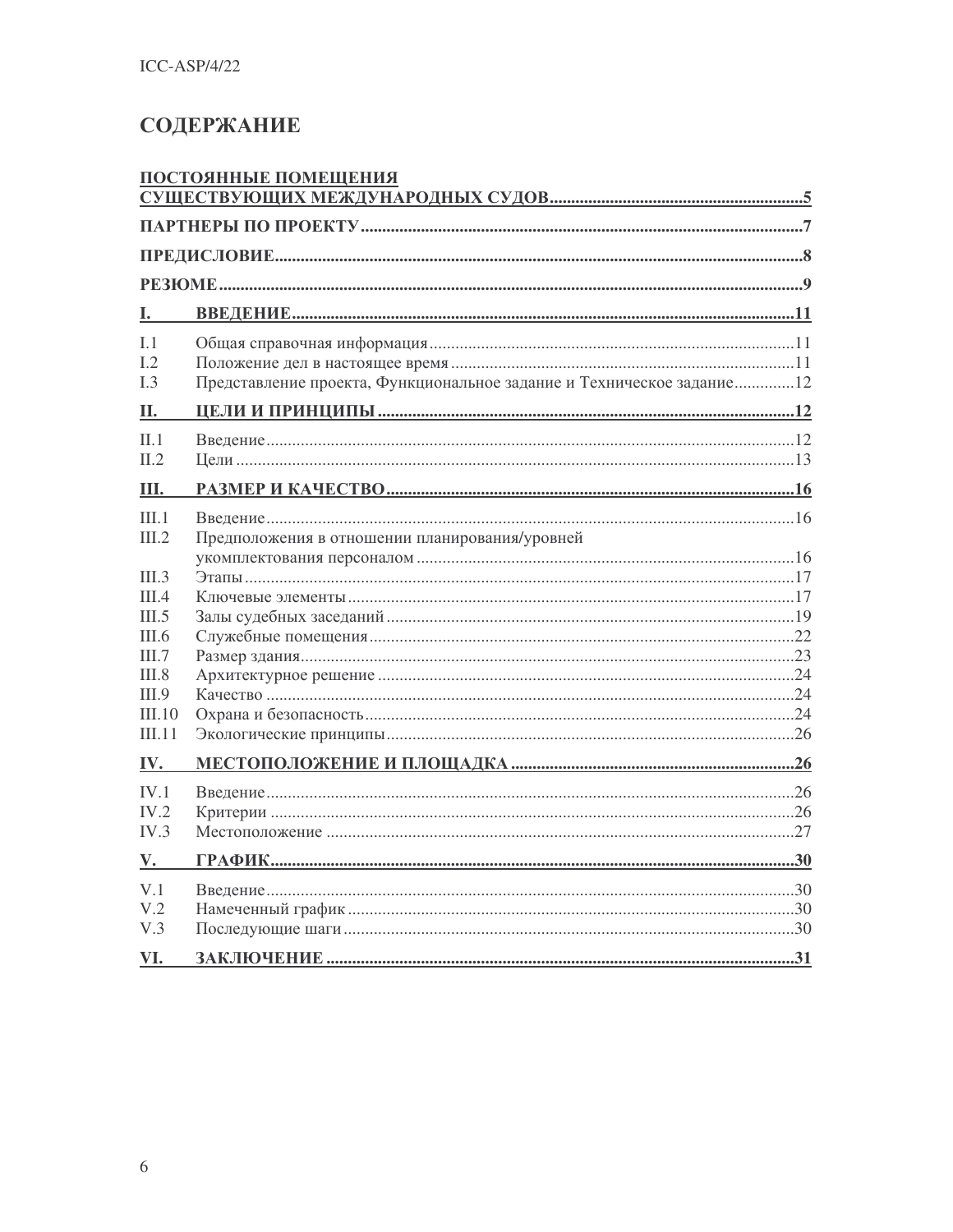# ПАРТНЕРЫ ПО ПРОЕКТУ

В разработке Представления проекта участвовали следующие стороны:

### МЕЖДУНАРОДНЫЙ УГОЛОВНЫЙ СУД P.O. Box 19519 2500 CM The Hague The Netherlands Tel.: +31 (0) 70 515 8515 Fax: +31 (0) 70 515 8555

С октября 2003 г. ответственность за планирование будущих постоянных помещений Международного уголовного суда возложена на Внутриучрежденческий комитет по постоянным помещениям (ВКПП) под председательством судьи Ханса-Петера Кауля.

### НИДЕРЛАНДЫ В КАЧЕСТВЕ ГОСУДАРСТВА ПРЕБЫВАНИЯ

Представлены:

Целевой группой по МУС (ЦГ/Международный уголовный суд) Министерства иностранных дел Королевства Нидерландов P.O. Box 20061 2500 EB The Hague The Netherlands Tel.: +31 (0) 70 348 4995 Fax: +31 (0) 70 348 5244

Государственным агентством по строительству Королевства Нидерландов P.O. Box 20952 2500 EZ The Hague The Netherlands Tel.: +31 (0) 70 339 4370 Fax: +31 (0) 70 339 1230

Нидерландское государственное агентство по строительству выступает в качестве консультанта Министерства иностранных дел Нидерландов по вопросам подготовки настоящего документа и других справочных материалов.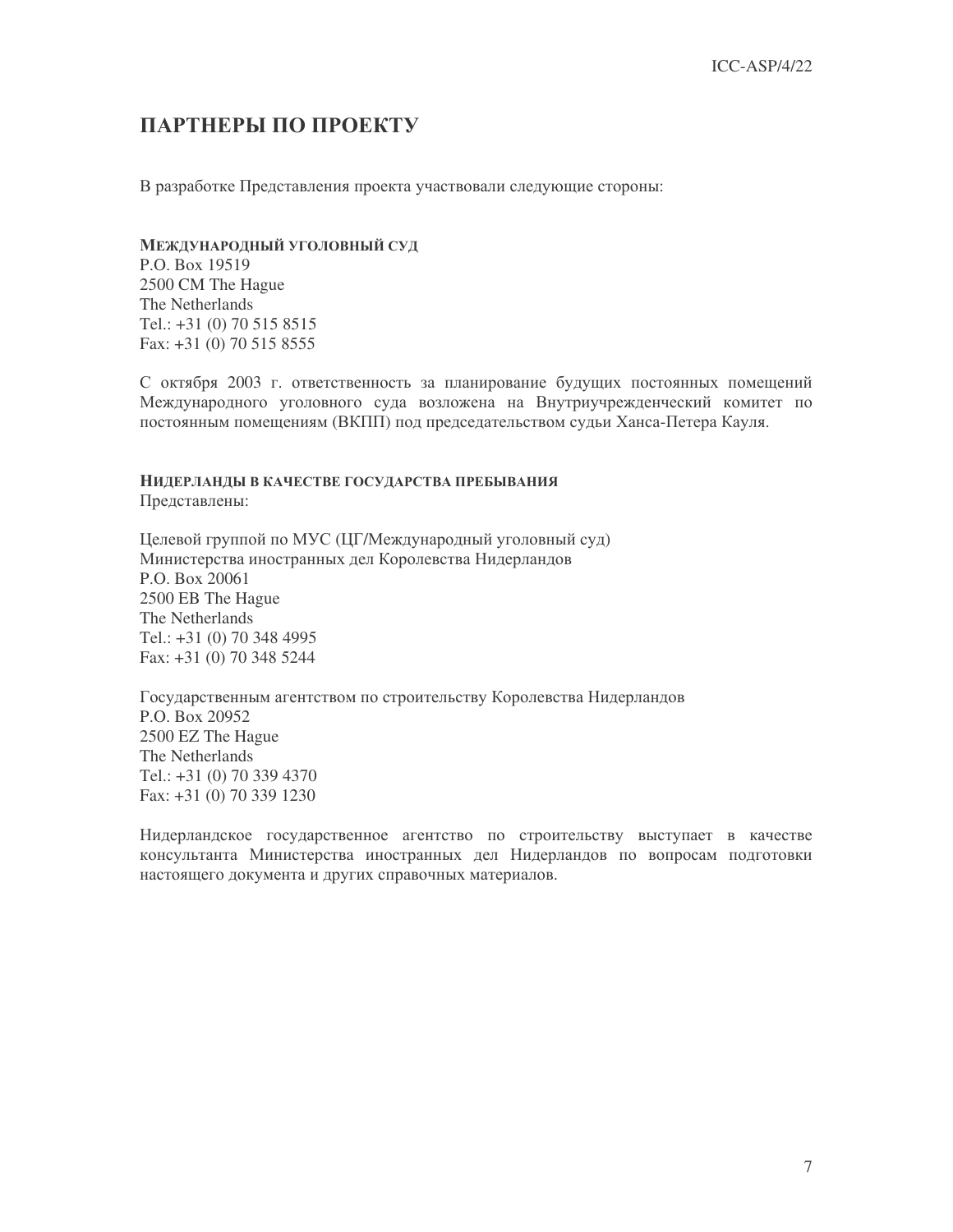### ПРЕДИСЛОВИЕ

Международный уголовный суд и Нидерланды в качестве государства пребывания разделяют убеждение в том, что создание новых постоянных помещений для Международного уголовного суда - первого постоянного международного уголовного суда в истории человечества - является необходимой мерой для обеспечения того, чтобы Международный уголовный суд и его клиенты могли быть размещены в по возможности наилучших рабочих условиях в течение длительного периода времени. В то же время новые специально построенные постоянные помещения будут полностью отражать уникальный характер и специфику Международного уголовного суда и символизировать достойным образом ведущее положение и авторитет Суда для международного сообщества в целом.

В то время как для временных международных судов по понятным причинам могут быть найдены временные компромиссные решения по размещению, абсолютно необходимо, чтобы Международный уголовный суд в силу его постоянного и универсального рода занятий был размещен в новых специально построенных постоянных помещениях, которые полностью соответствуют его общим функциональным и организационным потребностям, потребностям в области безопасности, а также прочим потребностям.

Международный уголовный суд и Нидерланды намерены действовать совместно и сделать все возможное для того, чтобы обеспечить в последующие годы строительство предусмотренных постоянных помещений для МУС на площадке Александерказерне в Гааге, которую можно будет использовать для подобного строительства начиная с 2009 г. Это явится еще одним решительным шагом по пути обеспечения того, чтобы Суд стал, как это было заявлено Генеральным секретарем ООН Кофи Аннаном 18 июля 1998 г. в Риме, Италия, «подарком надежды для будущих поколений».

Председатель Международный уголовный суд Генеральный директор, Целевая группа по **MYC** Министерство иностранных дел Нидерландов

Датировано десятым днем февраля 2005 г.

Гаага (Нидерланды)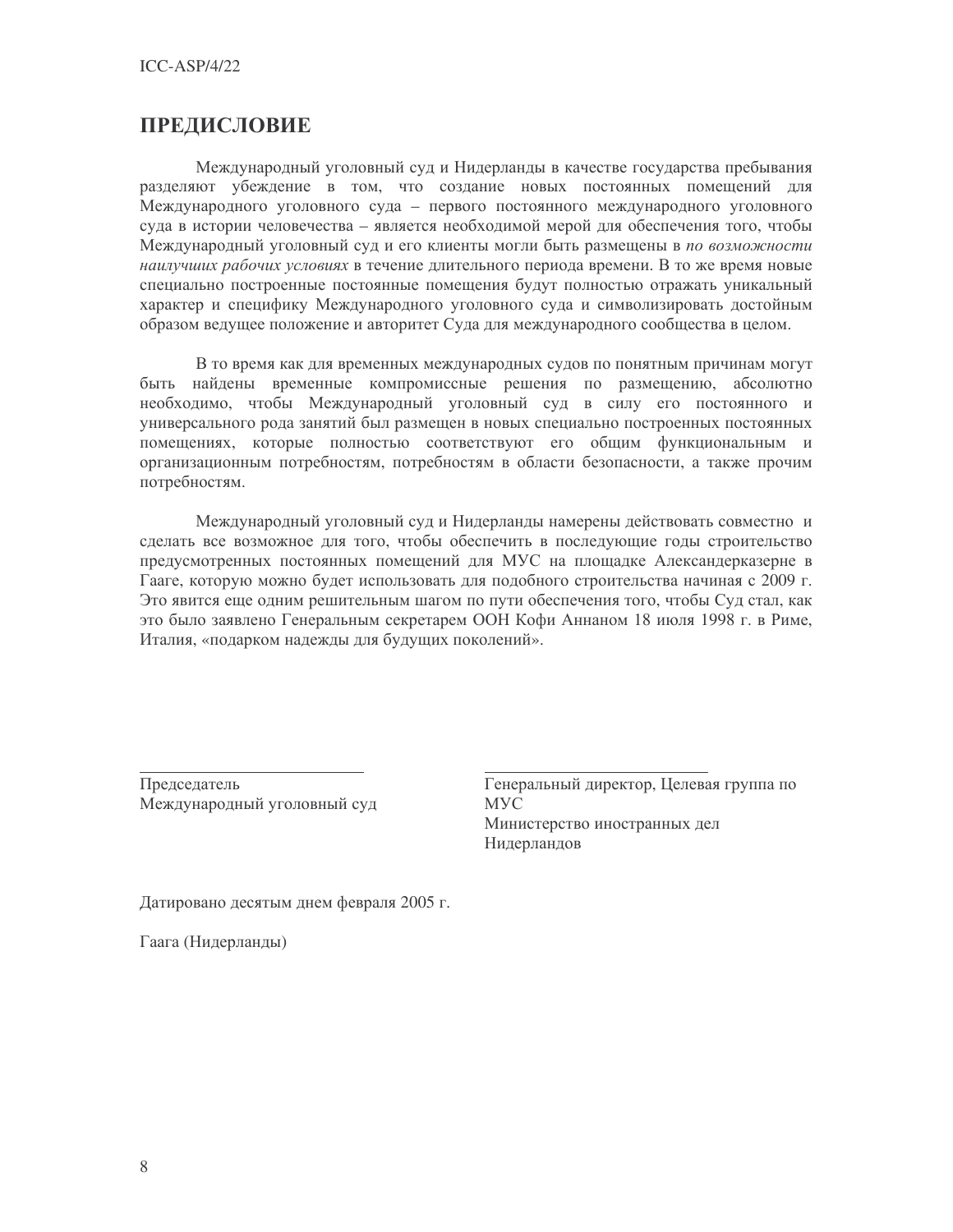# **PE3IOME**

 $1<sup>1</sup>$ Настоящий доклад представляется в соответствии с пунктом 4 доклада Ассамблее государств-участников (Ассамблея) об обсуждении вопросов, касающихся постоянных помещений Суда, от 17 августа 2004 года (ICC-ASP/3/17). В этом докладе Международный уголовный суд выразил свое намерение представить Бюджетно-финансовому комитету доклад по существу вопроса об основных требованиях к постоянным помещениям самое позднее на его летней сессии 2005 г.

### $\mathbf{1}$ . Определение требований

 $2^{1}$ В настоящем Представлении проекта дается краткий обзор потребностей и требований Суда, связанных с постоянными помещениями. Оно основано на самой последней имеющейся информации и прогнозах. В то же время следует подчеркнуть, что это является постоянным проиессом и ничто сказанное в данном документе не является полностью окончательным. По-прежнему существует ряд неизвестных факторов, выходящих за пределы контроля Международного уголовного суда, особенно имеющих отношение к особенно важным переменным, таким как существующая или ожидаемая рабочая нагрузка Международного уголовного суда и связанный с этим вопрос об уровнях укомплектования персоналом/количестве рабочих мест. Поэтому все соответствующие лица должны понимать, что Международный уголовный суд может, в случае необходимости, конкретизировать, дополнить или даже пересмотреть свои мнения и соображения в отношении определенных требований к постоянным помещениям.

3. Тем не менее, возможно определить некоторые существенные требования, которые должны быть выполнены в отношении постоянных помещений. Ниже приводятся наиболее важные из них:

- $\bullet$ Несмотря на окончательные уровни укомплектования персоналом, необходимо, чтобы размер постоянных помещений был достаточно гибким для того, чтобы вмещать персонал в случае его увеличения или сокращения до 30 %. В настоящее время требуемая гибкость оценивается в пределах от 950 до 1 300 сотрудников.
- $\bullet$ Постоянные помещения должны быть расположены на одном участке. Не должно быть разбивки организационных подразделений по отдельным местам. Этого принципа необходимо придерживаться, даже если вследствие непредусмотренного расширения потребуется дополнительное строительство.
- $\bullet$ Постоянные помещения должны быть полностью безопасными, но в то же время оставаться открытыми и приветливыми.

### $2.$ Плошалка

В качестве будущего местоположения постоянных помещений государство  $\overline{4}$ пребывания предложило площадку Александерказерне в Гааге. Эта площадка площадью около 72 000 м<sup>2</sup> полностью соответствует критериям, установленным Международным уголовным судом. Ее утверждение является жизненно важным шагом в направлении реализации постоянных помещений и заложит прочную основу, а также обеспечит полную безопасность планирования для того процесса, который предстоит осуществить в будущем.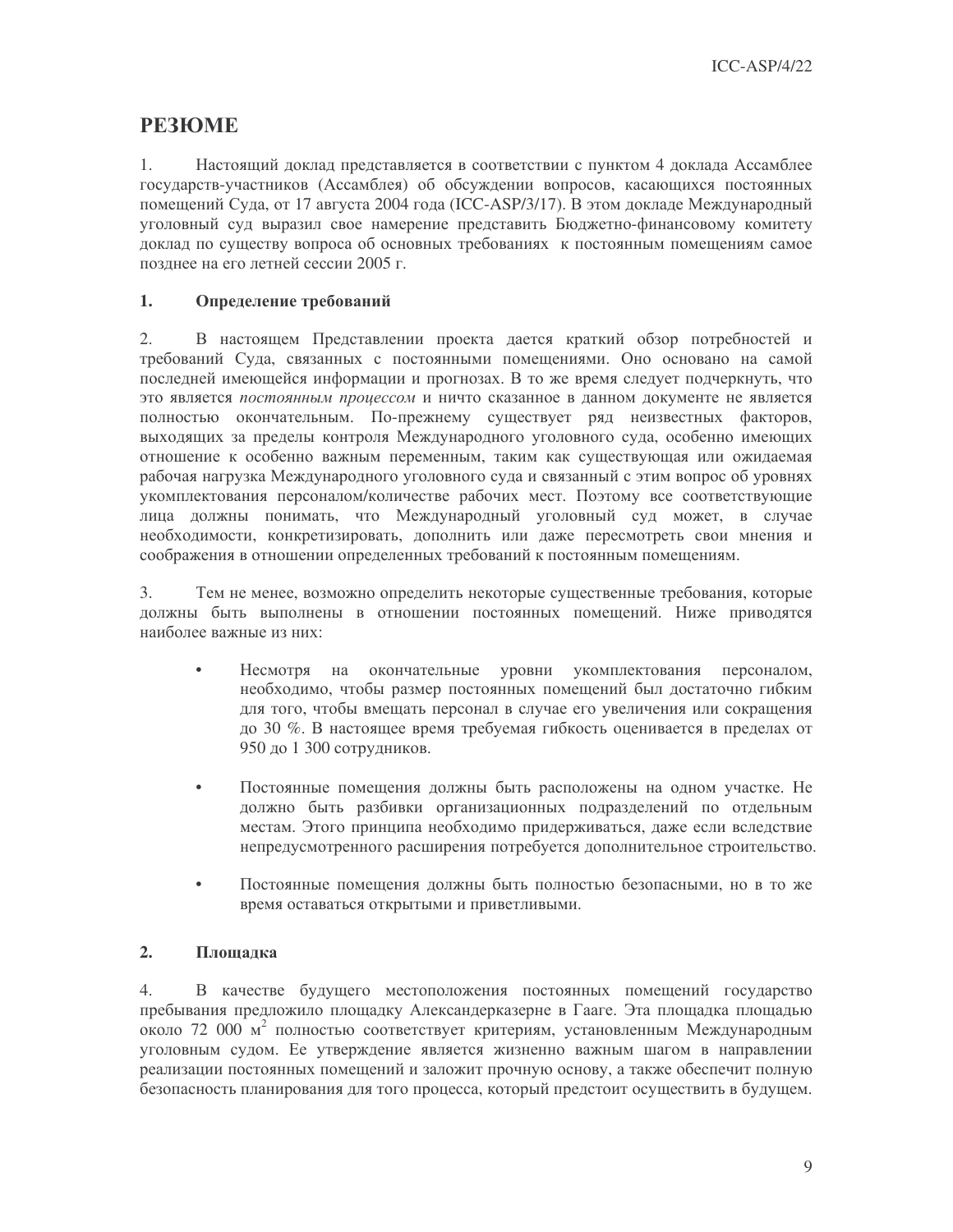### $3.$ Направление будущих действий

5. Конечной датой завершения строительства постоянных помещений является 2012 год. Для соблюдения этой конечной даты должна быть безотлагательно начата работа по планированию и подготовке. Это потребует определенных основополагающих решений со стороны Ассамблеи государств-участников на ее сессии в ноябре 2005 года. Поскольку государством пребывания в настоящее время готовится подробное исследование оценочных расходов и возможных вариантов и условий финансирования, в настоящем документе не содержится никакой информации по этим жизненно важным вопросам.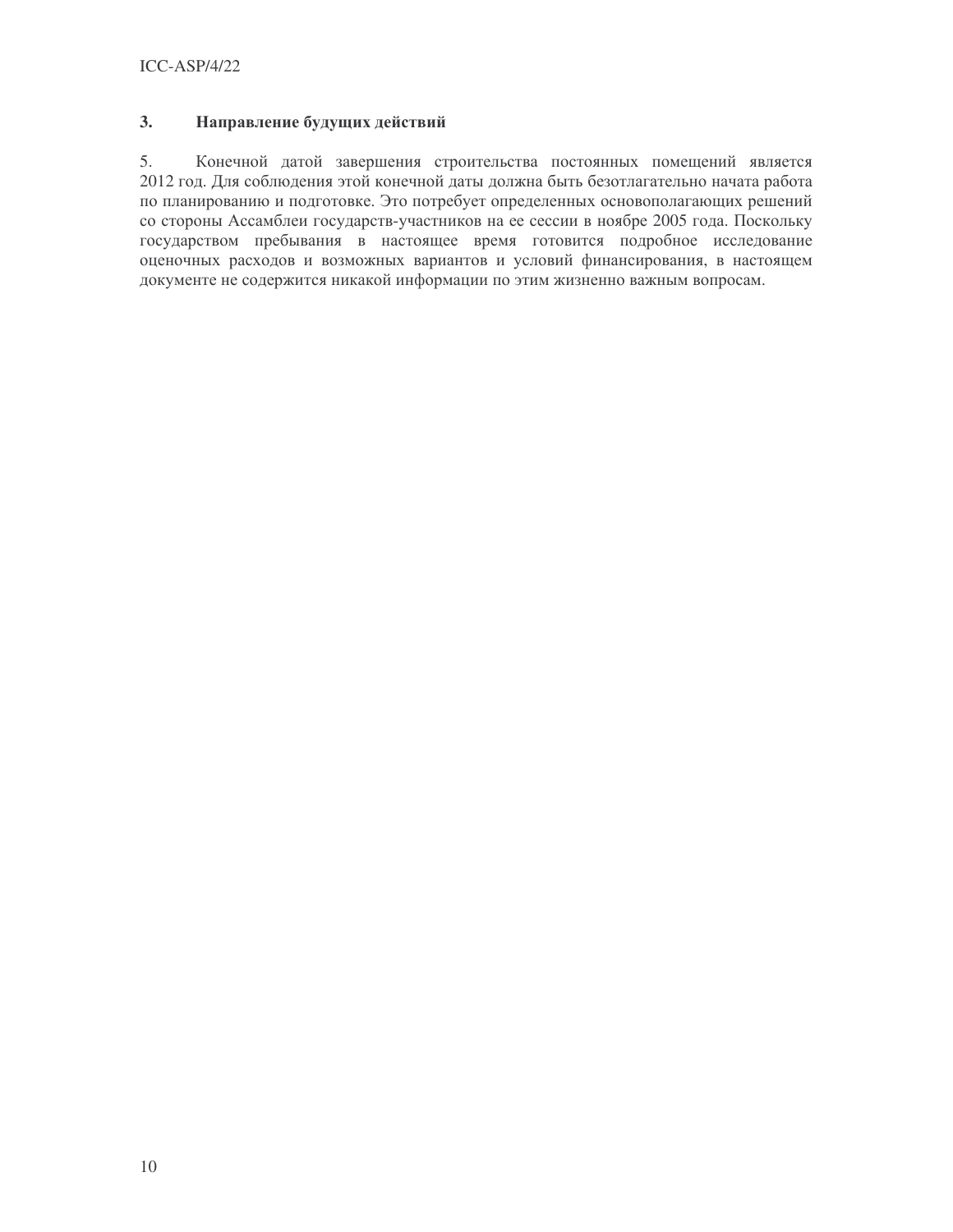### L. **ВВЕДЕНИЕ**

### $1.1$ Общая справочная информация

6. 17 июля 1998 года в Риме представителями правительств 160 государств-членов Организации Объединенных Наций был учрежден Международный уголовный суд. Основополагающий договор - «Римский статут» - был подписан от имени 139 правительств. После этого он был ратифицирован 97 государствами. 1 июля 2002 года Римский статут вступил в силу, и первый постоянный международный уголовный суд стал реальностью.

 $7.$ В Риме Нидерланды успешно предложили свои услуги в качестве будущего государства пребывания. В его обязанности входит предоставление помещений в Гааге для Международного уголовного суда на период в 10 лет начиная с 2002 года. Поскольку этот 10-летний период заканчивается в июле 2012 года, Международный уголовный суд должен планировать нахождение постоянного решения своих требований, связанных с размещением. В настоящее время он занимается в тесном сотрудничестве с государством пребывания процессом планирования переезда Суда после 2012 года в постоянное место размещения или «постоянные помещения»<sup>1</sup>. В данном Представлении проекта изложены результаты этого процесса на сегодняшний день.

### $1.2<sup>2</sup>$ Положение дел в настоящее время

8. Перед тем, как может начаться строительство новых помещений, необходимо дальнейшее интенсивное и длительное планирование. Уже предприняты первые шаги в виде подготовки данного Представления проекта, в котором изложены ключевые функциональные, организационные требования, требования к безопасности и прочие требования, касающиеся планируемых постоянных помещений. Для соблюдения установленного срока - 2012 год - эти усилия должны быть активизированы. После того, как государством пребывания была предоставлена соответствующая площадка, должны быть приняты следующие решения:

- получение общего одобрения для продвижения вперед процесса  $\bullet$ планирования:
- $\bullet$ разъяснение условий финансирования данного проекта.

<sup>&</sup>lt;sup>1</sup> Со стороны государства пребывания на Министерство иностранных дел (BZ: Buitenlandse Zaken) возложена конечная обязанность по данному проекту и роль координатора. Для выполнения этой задачи Министерство учредило специальную целевую группу (ЦГ/МУС), поддержку которой оказывают соответствующие министерства. Консультативным органом в вопросах деятельности, касающейся помещений Международного уголовного суда, является Министерство по вопросам строительства, территориального планирования и окружающей среды (VROM: Volkshuisvesting Ruimtelijke Ordening & Milieu), которое отвечает за государственные здания в Нидерландах, включая здания министерств. Бюро главного государственного архитектора, которое является частью Государственного агентства по строительству (RGD Rijksgebouwendienst), консультирует правительство по местным и национальным вопросам, касающимся архитектуры и территориального планирования. Министерство иностранных дел обратилось с просьбой к Государственному агентству по строительству взять на себя обязанность, связанную с временными помещениями Международного уголовного суда, и консультировать его по вопросам постоянных помешений.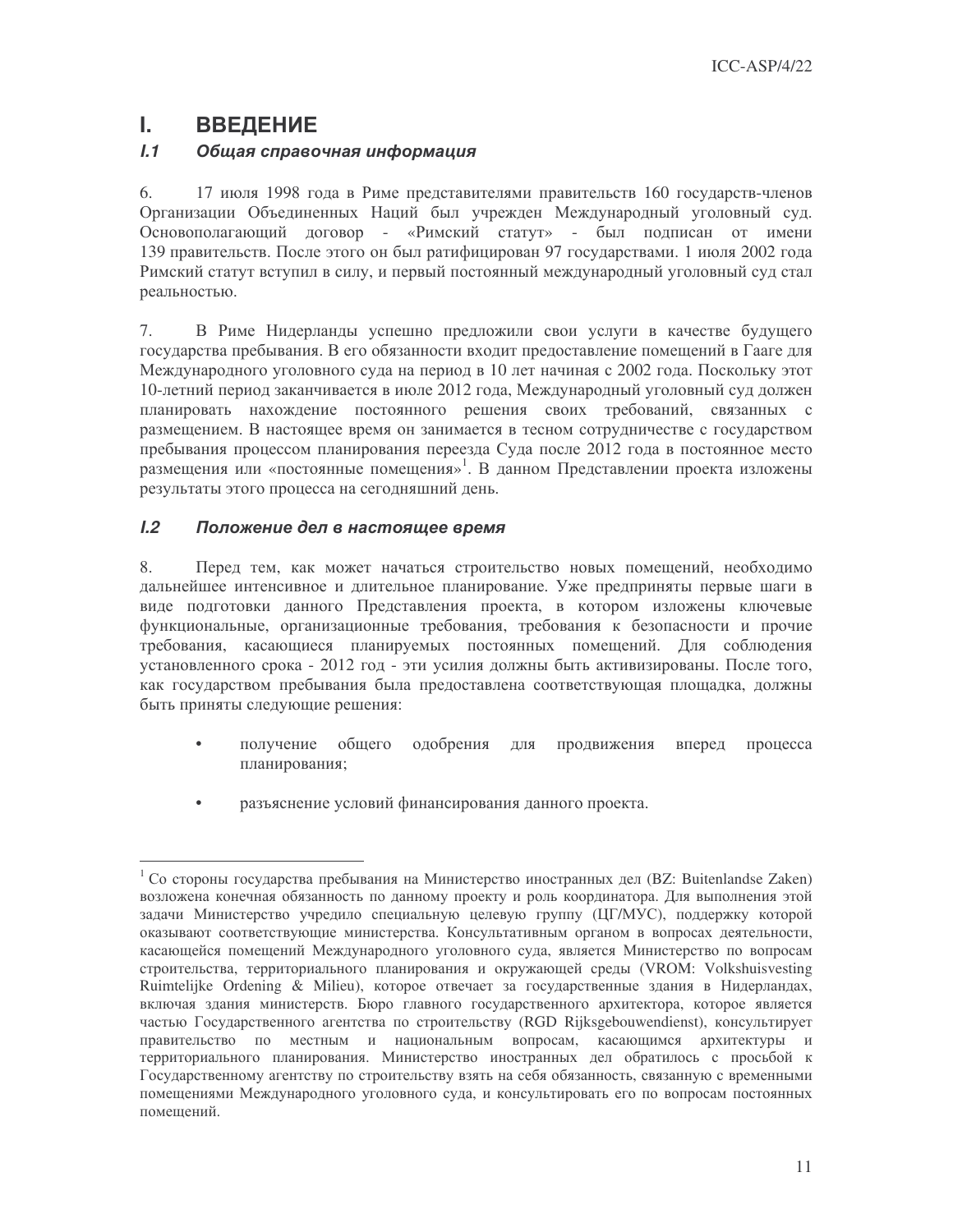9. После принятия этих решений и получения общего одобрения для разработки постоянных помещений будет начато проведение НОВЫХ запланированного международного архитектурного конкурса.

### $1.3$ Представление проекта, функциональное задание и техническое задание

Для определения требований к будущим помещениям Международного уголовного  $10.$ суда подготовлены или готовятся следующие три документа:

### Представление проекта

Настоящий документ, известный под названием «Представление проекта», предназначен для того, чтобы служить в качестве обзора для заинтересованных сторон, особенно для Ассамблеи государств-участников и комитета. Он содержит описание основных Бюджетно-финансового требований к будущему комплексу Международного уголовного суда и будет служить основой для международного архитектурного конкурса. Следует подчеркнуть, однако, что данные и требования, содержащиеся в этом Представлении проекта, будут пересматриваться и оптимизироваться с регулярными интервалами.

На основе принципов и требований, изложенных в Представлении проекта, будут 11. подготовлены два подробных задания:

### Функциональное задание

Функциональное задание будет содержать подробную информацию об определенных методологиях и о функциональной и пространственной структуре будущих помещений. Оно предназначено для того, чтобы служить в качестве основы для выбора консультантов по вопросам проектирования и других специалистов.

#### Техническое задание  $\bullet$

 $Ha$ более позднем этапе, после отбора победившего проекта. функциональное задание будет дополнено техническим заланием. содержащим все технические спецификации и требования.

### ЦЕЛИ И ПРИНЦИПЫ II.

### $II.1$ **Введение**

12. В этой главе излагаются основные потребности и требования, касающиеся постоянных помещений Международного уголовного суда, которые невозможно выразить в цифрах, но которые будут играть важную роль в разработке проекта помещений. Они определяются в первую очередь характером и целью Международного уголовного суда как постоянного международного судебного учреждения.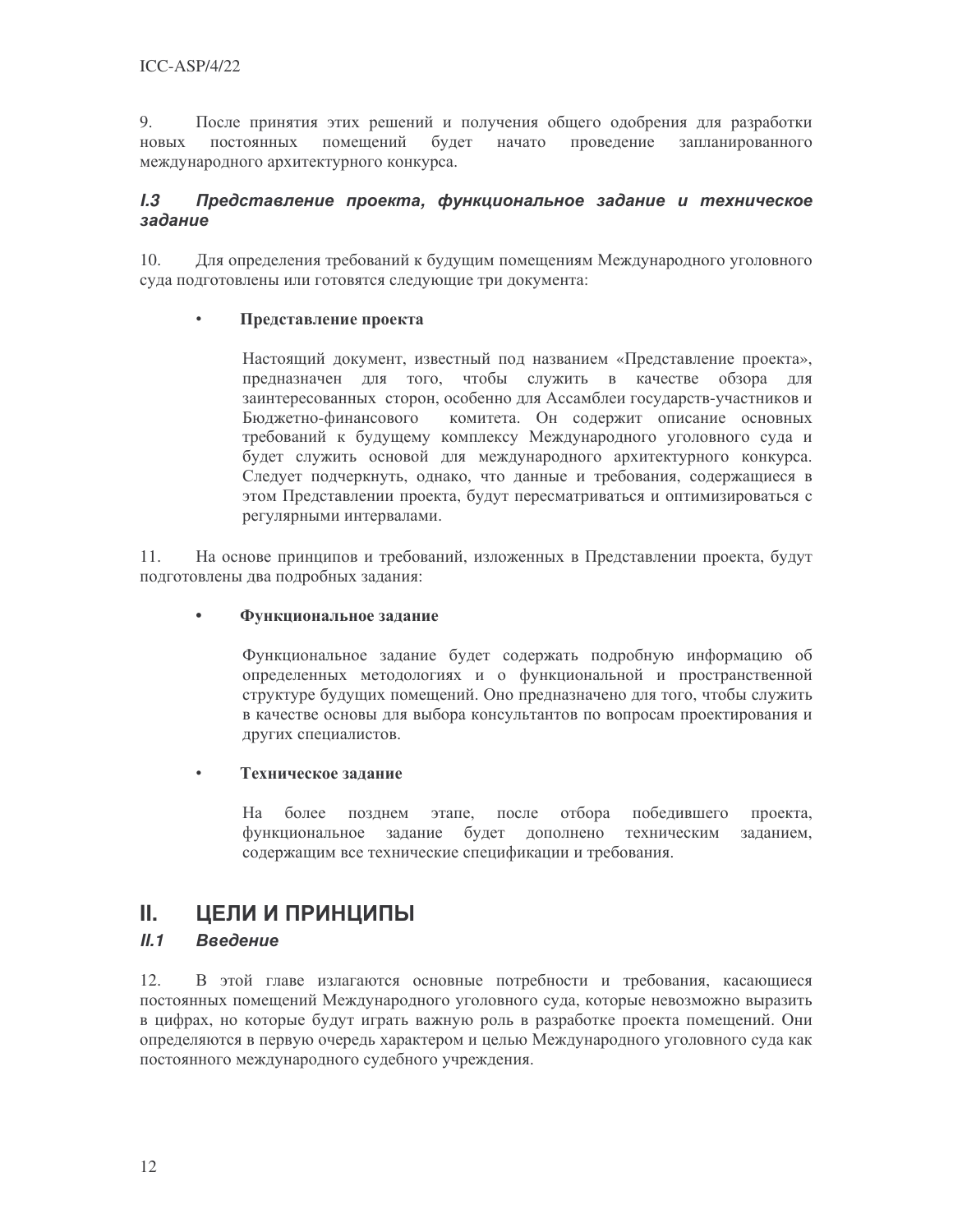13. Ожидается, что Международный уголовный суд станет престижным учреждением на мировой арене. Его значение и статус в качестве неизменного символа международного уголовного правосудия будут последовательно возрастать. Постоянные помещения должны отражать это качество и значение. Международные средства массовой информации расширят визуальный аспект восприятия Суда внешним миром посредством показа изображений и фотографий как внешнего вида, так и интерьера (особенно залов судебных заседаний). Таким образом, постоянные помещения станут публичным лицом учреждения - эмблемой справедливости и достоинства и символом правосудия и надежды.

### $II.2$ Цели

 $\bullet$ 

### **II.2.1** Главные цели

### $\bullet$ Помещения должны отражать характер Международного уголовного суда

Помещения должны полностью отражать характер и особенности Суда как эффективного, функционирующего, независимого постоянного.  $\mathbf{u}$ международного соответственно авторитетного **VГОЛОВНОГО** суда универсального характера. Зона помещений Международного уголовного суда, которая открыта для публики, должна характеризоваться в качестве безопасной (но не как крепость), дружелюбной, комфортабельной и доступной для всех.

### Олна плошалка навсегла

В помещениях Международного уголовного суда<sup>2</sup> должна быть оптимально размещена его штаб-квартира, при этом следует создать наилучшие возможные условия для Суда, его сотрудников и других клиентов в течение неограниченного периода времени.

### Все на одной плошалке

Международный уголовный суд никогда не должен быть вынужден разбивать свои постоянные помещения по отдельным местам. Постоянные помещения должны полностью вмещать все органы Суда на единой площадке. Поэтому площадка Международного уголовного суда должна быть достаточно просторной с учетом последующего возможного расширения комплекса постоянных помещений, необходимость которого вызвана непредусмотренными в настоящее время событиями.

 $2$  Для целей этого документа термин «помещения Международного уголовного суда» означает как землю и здания, так и все другие территории, используемые Международным уголовным судом (например, зоны автостоянок). Это означает, что площадка Международного уголовного суда (т.е. географическое местоположение земли) считается частью помещений Международного уголовного суда и на нее распространяются те же самые требования и критерии.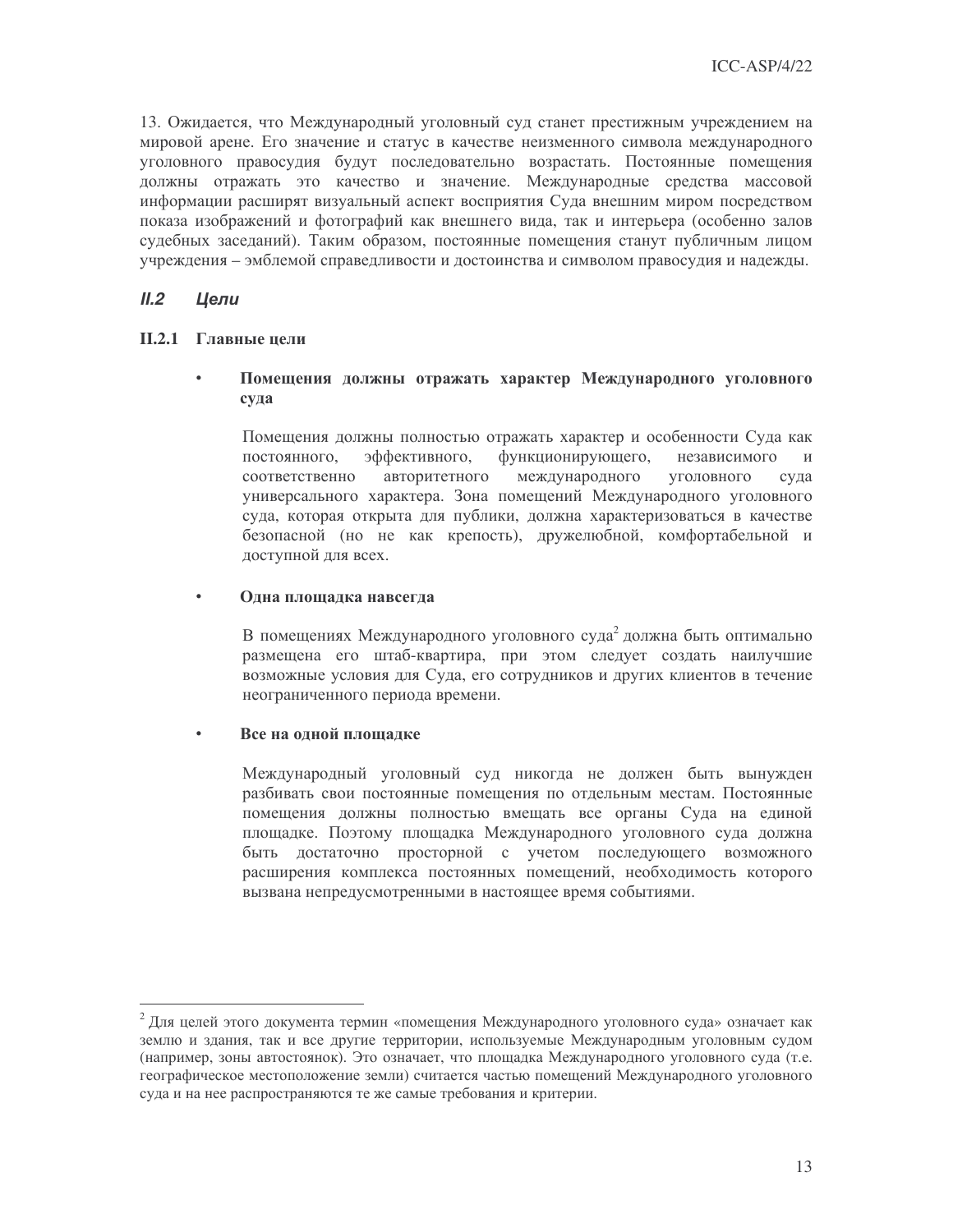#### $\bullet$ Форма, определяемая функцией

Помещения Международного уголовного суда должны полностью  $ero$ общим функциональным, организационным соответствовать потребностям, потребностям в области безопасности и прочим потребностям. Потребности Суда должны быть в самом широком смысле решающим критерием для помещений. Площадка и здания всегда должны быть способствующим, а не ограничивающим фактором.

### **II.2.2** Вторичные цели

#### $\bullet$ Благоприятная обстановка

Помещения Международного уголовного суда должны отличаться удобством в пользовании и быть здоровыми, комфортабельными и безопасными для пользователей и публики.

#### **Адаптируемость**  $\bullet$

Помещения и здания Международного уголовного суда должны характеризоваться адаптируемостью к меняющимся потребностям с точки зрения размера и вида использования.

#### Безопасность  $\bullet$

Помещения Международного уголовного суда, в особенности площадка Международного уголовного суда, должны полностью обеспечивать соблюдение всесторонних требований безопасности, которые являются необходимыми и надлежащими в любых возможных ситуациях.

#### $\bullet$ Разделение органов

Помещения Международного уголовного суда должны обеспечить основным органам Суда, в частности Палатам и Канцелярии Прокурора, возможность отделиться друг от друга четким и явным образом.

#### $\bullet$ Помещения для потерпевших, свидетелей и защиты

Помещения Международного уголовного суда должны обеспечивать соответствующие требованиям благоприятные условия размещения, потерпевших и свидетелей, а также потребностям адвокатов. Помещения Международного уголовного суда должны обеспечить конкретные отдельные зоны, в которых может осуществляться деятельность, связанная с участием потерпевших, свидетелей и адвокатов.

### Открытость и приветливость

Помещения Международного уголовного суда должны выделяться с точки зрения открытости для публики и внешнего мира, с тем чтобы придавать гласности вклад Суда в отправление правосудия и соблюдение законности права. Поэтому Международный уголовный суд должен обеспечивать

 $\bullet$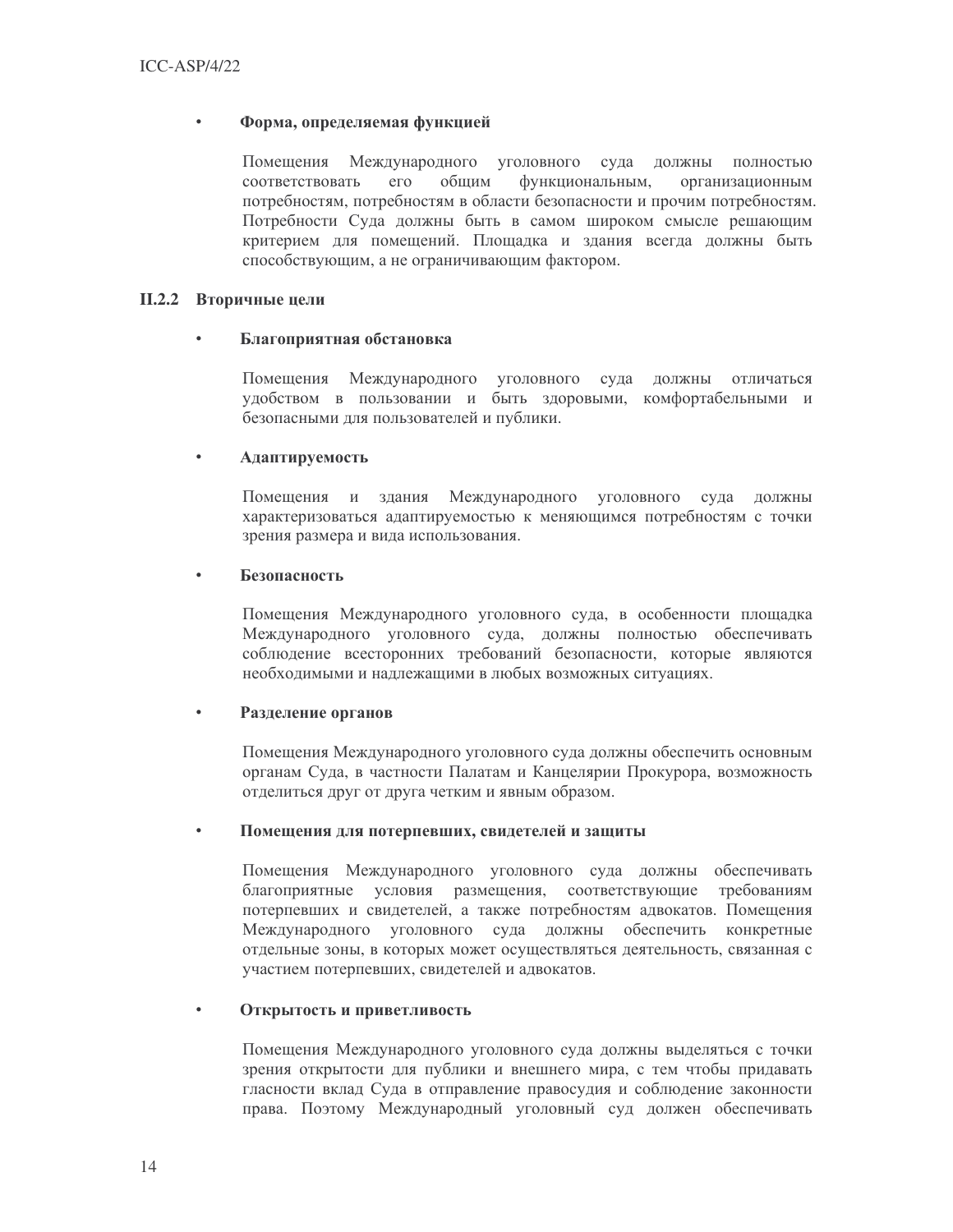надлежащие возможности для приема всевозможных посетителей (от глав государств до групп школьников) и представителей средств массовой информации. Ключевыми являются следующие требования:

- Входные помещения являются открытыми и просторными и позволяют посетителям почувствовать гостеприимство несмотря на проверки с целью обеспечения безопасности. Входные помещения должны также служить в качестве помещений для просветительских целей, в которых публика может ознакомиться с основными фактами о Суде.
- Галереи залов судебных заседаний, предназначенные для публики, должны быть достаточно комфортабельными и просторными для приема посетителей, отдельных наблюдателей (например,  $O<sub>T</sub>$ правительств или НПО) и прессы. Необходимо сделать так, чтобы публика чувствовала себя максимально вовлеченной в процесс судопроизводства, не нарушая при этом необходимых мер безопасности.
- Прессу следует рассматривать в качестве постоянного наблюдателя за деятельностью Суда и главного свидетеля для широкой мировой общественности. Помещения для прессы должны обеспечивать надлежащее освещение судопроизводства с максимально возможной простотой и эффективностью.
- Библиотека Суда должна быть привлекательным местом для ученых и студентов, а также устанавливать интеллектуальную связь между Судом и внешним миром. Посетители должны иметь возможность знакомиться с собранием материалов Суда в комфортабельном, специально спроектированном помещении.
- Конференционные помещения должны позволить Суду принимать внешних посетителей и организовывать мероприятия, связанные с деятельностью Суда.

### Высококачественный лизайн

Помещения Международного уголовного суда должны характеризоваться выдающимися чертами с точки зрения архитектуры и последствий для городского ландшафта:

- Помещения должны быть скромными и выполнены в удобном для человека масштабе, но в то же время символизировать ведущее положение и авторитет Суда.
- Помещения и здания Международного уголовного суда должны непосредственно восприниматься в качестве отражающих характерные особенности Суда. Вид главного фасада Суда должен служить вечным символом его основной задачи, а именно привлечения к суду преступников, совершивших наиболее тяжкие преступления, вызывающие озабоченность международного сообщества в целом. Он должен также отражать тот факт, что Международный уголовный суд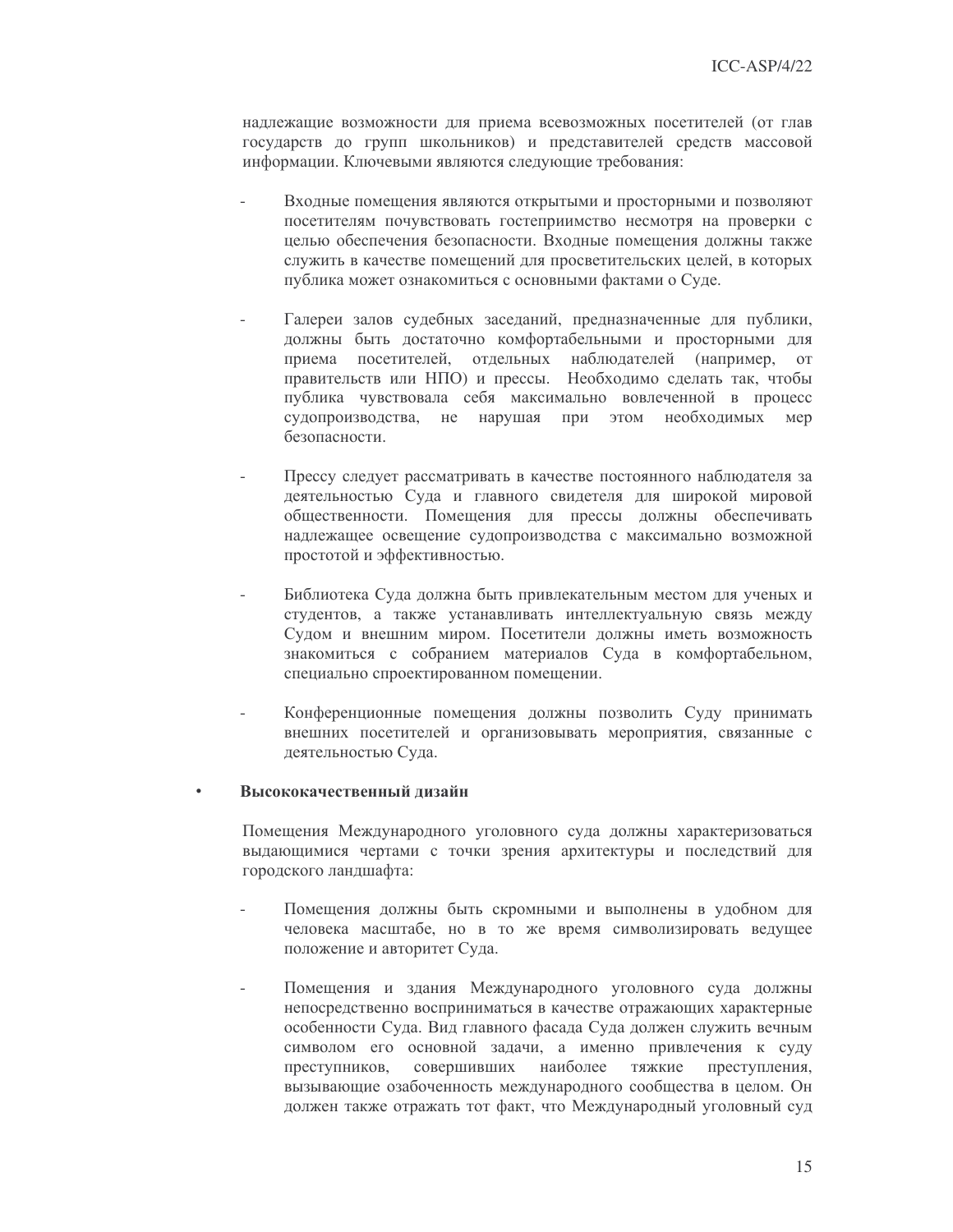$\bullet$ 

является международным судом универсального характера и стремится сбалансированному представительству хорошо всего  $\mathbb{R}^n$ международного сообщества и к тому, чтобы занять центральное место в этом сообществе.

### Низкие эксплуатационные расходы

Поскольку эксплуатационные расходы являются важным фактором в рамках общих расходов аналогичных учреждений, для всего комплекса должны использоваться материалы, характеризующиеся долговечностью и низкой эксплуатационной стоимостью.

### Ш. РАЗМЕР И КАЧЕСТВО

### $III.1$ **Введение**

 $14.$ Цели и принципы, сформулированные в главе 2, определяют требования в отношении размера (т.е. необходимого пространства) и качества, описанные в этой главе. В соответствии с этими целями все организационные подразделения Международного уголовного суда, кроме отделений на местах и центра содержания под стражей<sup>3</sup>, будут централизованным образом расположены на одной площадке (см. раздел II.2.1: Главные цели). Центр содержания под стражей будет расположен в тюрьме в Схевенингене на расстоянии всего 900 метров от Международного уголовного суда.

15. Как это обычно бывает на ранних этапах строительных проектов, Международный уголовный суд постоянно пересматривает свои предположения в свете того опыта, который он приобретает, особенно в отношении количества текущих расследований и судебных разбирательств.

#### $III.2$ Предположения планирования/уровней  $\mathbf{e}$ отношении укомплектования персоналом

Международный уголовный суд преследует краткосрочную и долгосрочную цель  $16.$ отправления международного уголовного правосудия при такой организации и таком персонале, которые являются настолько небольшими и эффективными, насколько это возможно в свете требований данного момента. Для достижения этой основополагающей политической цели организация, персонал и структура Международного уголовного суда должны характеризоваться высокой степенью гибкости.

Настоящие предположения<sup>4</sup> заключаются в том, что при полной численности 17. персонала Суд сможет проводить максимум:

три сложных<sup>5</sup> расследования и  $\bullet$ 

<sup>&</sup>lt;sup>3</sup> Постоянные помещения будут располагать рядом тюремных камер для содержания под стражей в дневное время до начала слушаний и между ними.

Подлежит дальнейшему рассмотрению Группой по стратегическому планированию Международного уголовного суда.

<sup>&</sup>lt;sup>5</sup> Или более расследований менее сложного характера, в зависимости от местонахождения, языка, временного пояса и т.д.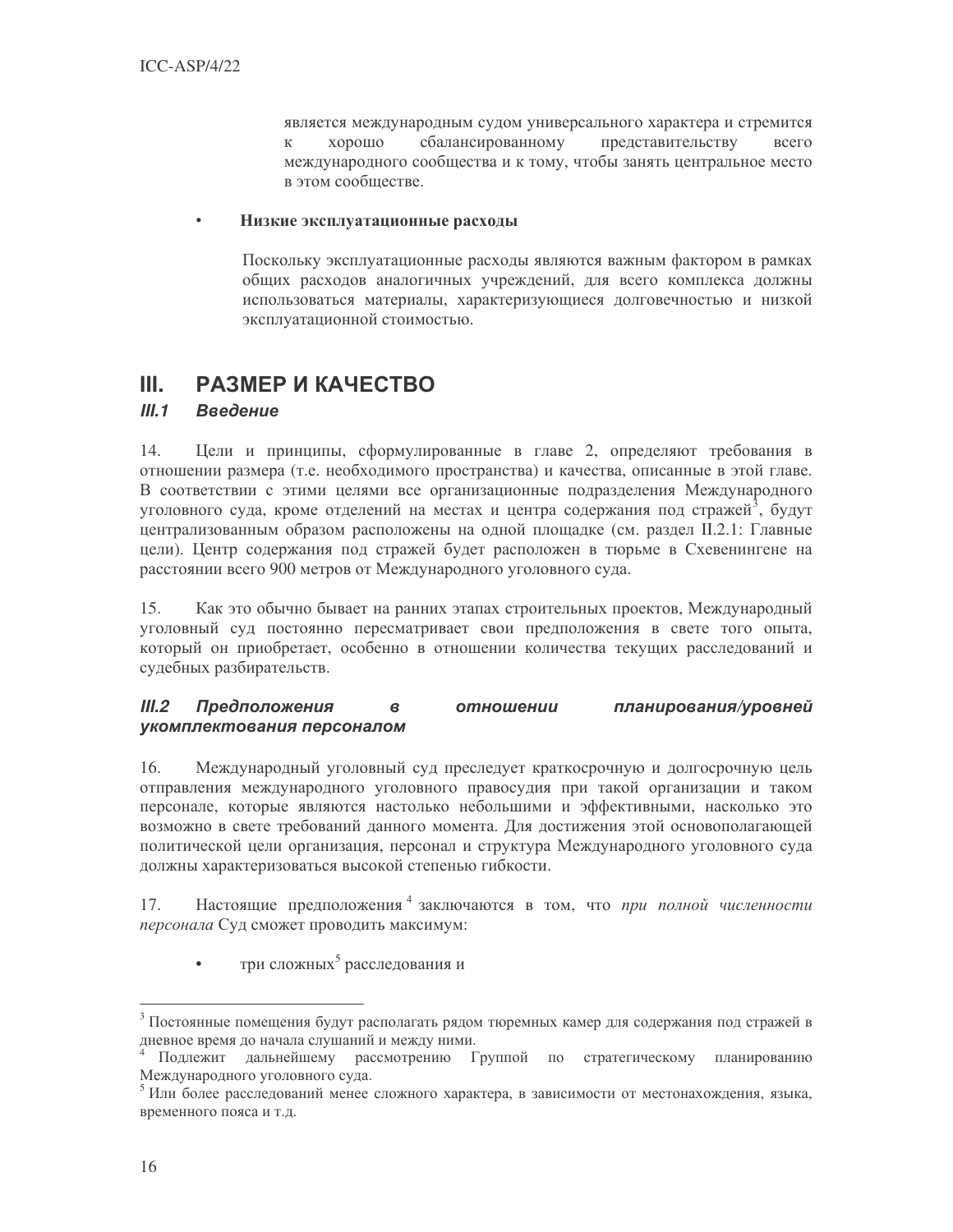$\bullet$ шесть слушаний в день.

18. деятельности при постоянной численности персонала Средний уровень оценивается в пределах:

- $\bullet$ двух сложных расследований и
- $\bullet$ трех слушаний в день.

19. Исходя из этих предположений, соответствующие уровни укомплектования персоналом составят:

- при полной численности персонала до 1 300<sup>6</sup> сотрудников или  $\bullet$
- $\bullet$ при постоянной численности персонала - до 950 сотрудников.

20. Площадь зданий должна быть достаточно гибкой для того, чтобы разместить как персонал постоянного состава (950 сотрудников), т.е. первоначальной численности, так и полного состава (1 300 сотрудников) без расширения площади существующих зданий.

#### $III.3$ Этапы

 $21.$ В данный момент Международный уголовный суд считает, что когда он переедет в новые постоянные помещения, т.е. в 2012 году, ему потребуется постоянная численность персонала порядка 950 сотрудников.

 $22$ Полная численность персонала в количестве до 1 300 сотрудников может понадобиться в любое время, в зависимости от необходимого уровня расследований и деятельности в залах судебных заседаний. Таким образом, размещение должно быть достаточно гибким для того, чтобы обеспечить комфортные условия для увеличения или сокращения в период между двумя этими этапами в пределах существующей площади зданий.

#### III.4 Ключевые элементы

23. Программа определения размера площади будет разрабатываться в соответствии с функциональными потребностями Международного уголовного суда. Ключевыми составляющими функциональных потребностей являются:

- $\bullet$ главный вход, вход для персонала, охраняемый вход;
- $\bullet$ бюро для приема посетителей и информационное бюро, главный холл;
- $\bullet$ залы судебных заседаний;

 $6$  Цифры до 1 300 и до 950 сотрудников включают персонал без постоянного бюро/рабочего места, т.е. главным образом сотрудников службы охраны и безопасности и устных переводчиков. В то же время, эти цифры не включают работников, занимающихся обслуживанием и работающих по внешнему подряду, например, занимающихся уборкой, общественным питанием и т.д.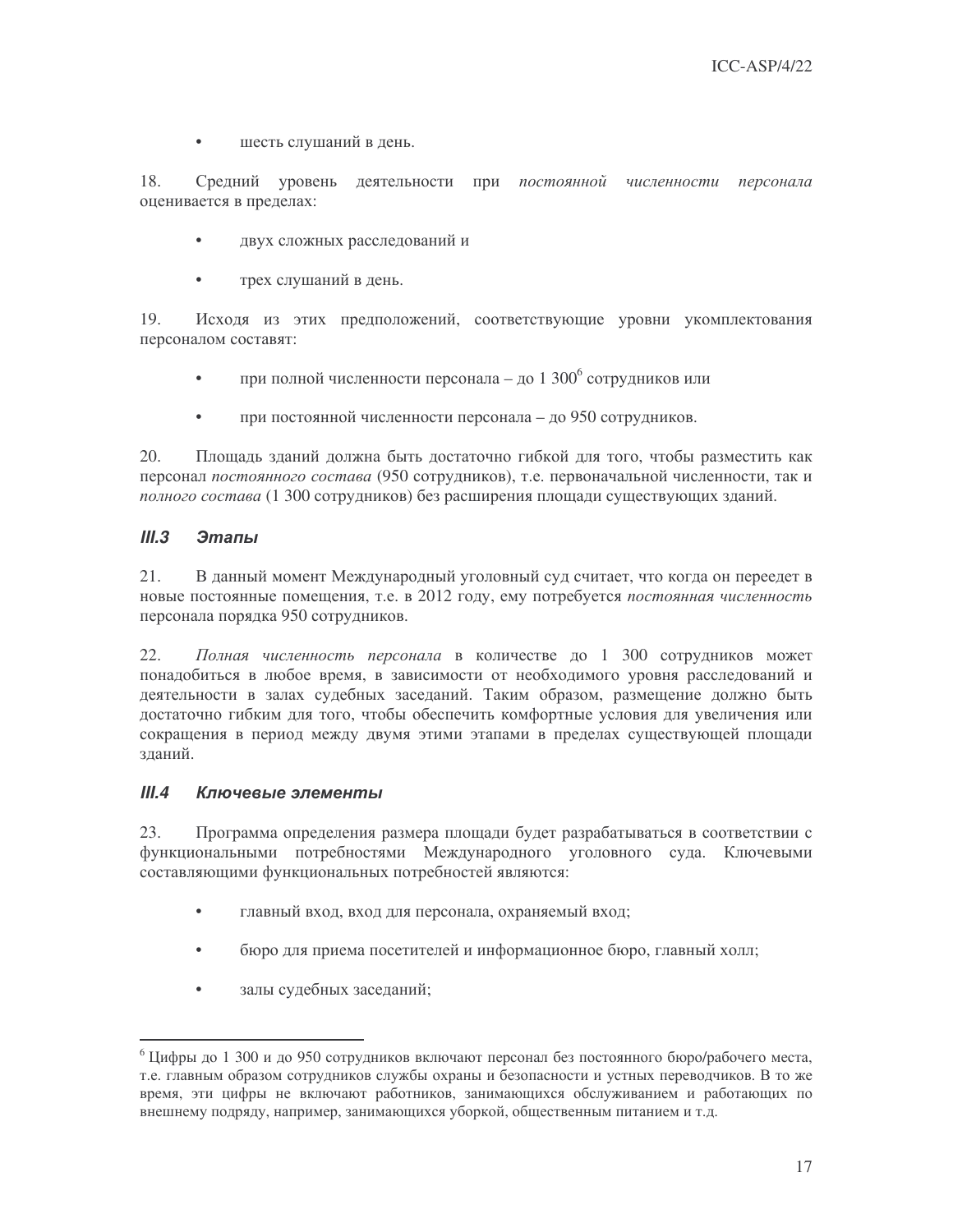### $ICC-ASP/4/22$

- $\bullet$ залы библиотеки и документации;
- $\bullet$ комнаты для прессы и средств массовой информации;
- $\bullet$ залы для совещаний/конференций и проведения инструктажа;
- $\bullet$ помещения для общественного питания;
- $\bullet$ судебные помещения;
- $\bullet$ Канцелярия Прокурора;
- Секретариат;  $\bullet$
- $\bullet$ помещения для потерпевших, свидетелей и защиты;
- $\bullet$ Секретариат Ассамблеи государств-участников;
- $\bullet$ помещения службы охраны и безопасности;
- $\bullet$ помещения для содержания под стражей;
- складские помещения;  $\bullet$
- $\bullet$ автостоянка.

24. Ниже приводятся в схематическом виде ключевые элементы. Это изображение не является проектной схемой или планом и не повлияет на окончательный проект постоянных помещений. Этот рисунок приводится только для целей иллюстрации.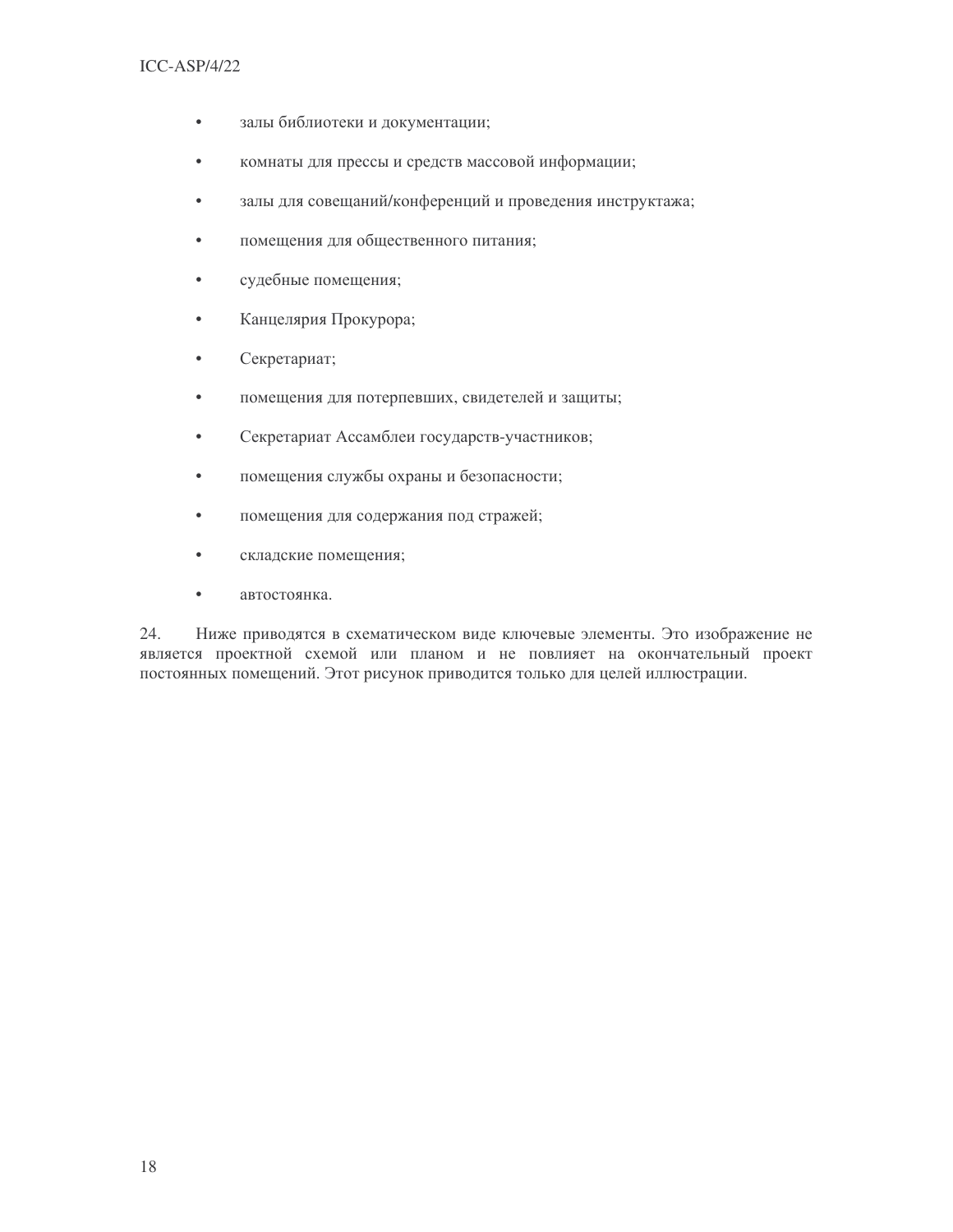

#### $III.5$ Залы судебных заседаний

25. Залы судебных заседаний как основной элемент Международного уголовного суда относятся к числу наиболее важных и заметных помещений, и поэтому им должно быть уделено особое внимание. Предполагается, что Международный уголовный суд будет иметь:

- два «нормальных» зала судебных заседаний для обычных слушаний, плюс
- один зал судебных заседаний большего размера для особых случаев,  $\bullet$ требующих большей площади.

26. Площадка должна располагать запасной территорией для дополнительных залов судебных заседаний на случай возможного расширения в будущем.

27. Размер и расположение залов судебных заседаний будут зависеть от количества непосредственных или косвенных участников<sup>7</sup> и их расстояния друг от друга и станут предметом детальной проработки с консультантом-проектировщиком. Следует помнить о том, что в заседаниях Международного уголовного суда будет, как правило, задействовано

 $\boldsymbol{7}$ Например, судьи, адвокаты защиты, представители потерпевших, адвокаты государств, обвиняемые, представители прессы и средств массовой информации, посетители и т.д.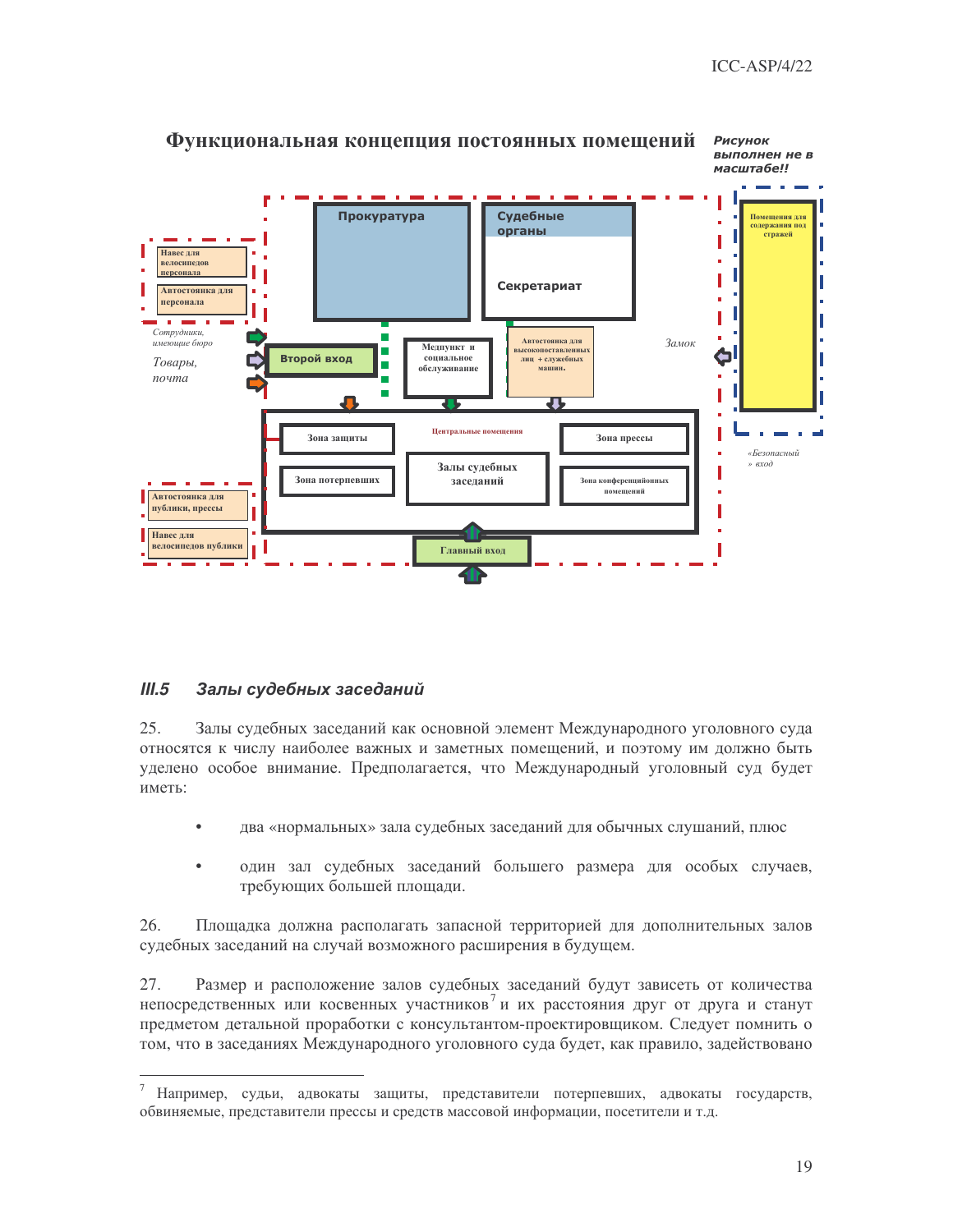большее количество участников по сравнению с их обычным количеством в заседаниях национальных судов, поскольку, в частности, в указанных заседаниях могут участвовать потерпевшие и их представители и государства и их представители. Кроме того, Суду, возможно, потребуется разместить большое количество потерпевших, которые пожелают непосредственным образом следить за ходом судопроизводства, особенно выступлениями их законных представителей.

Ниже приводится возможный план зала судебных заседаний с указанием основных 28. элементов, которые должны быть включены. Следует отметить, что данный рисунок не представляет собой попытку какого-либо конкретного планирования. Проект и план залов судебных заседаний будут разработаны архитектором в тесной консультации с судьями.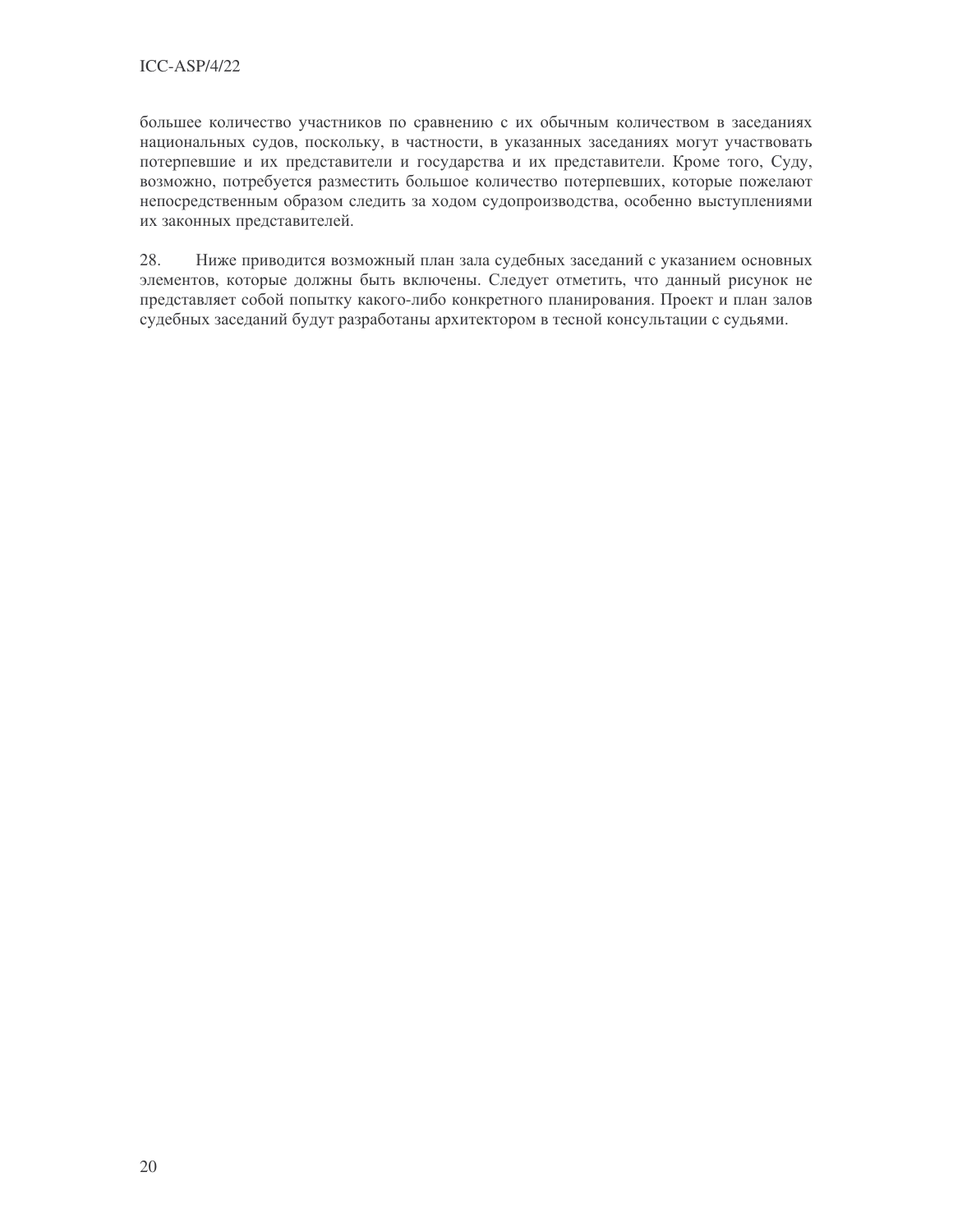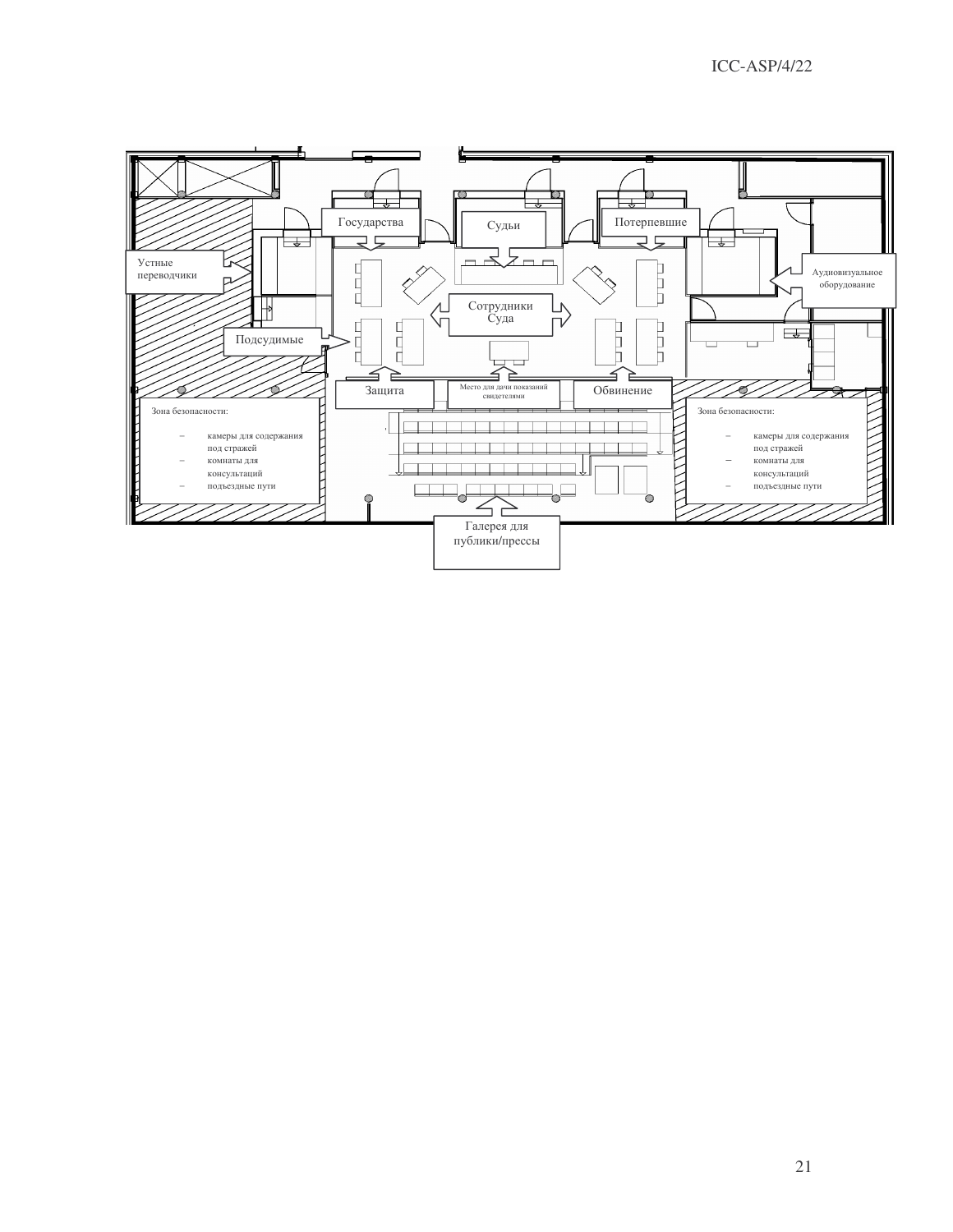### Служебные помещения  $III.6$

Нижеследующая таблица основана на нидерландских и международных стандартах. 29. В ней показаны предполагаемые требования к площади служебных помещений:

| Характеристики функции  | Основные | Вспомога-      | THH <sup>8</sup> [M <sup>2</sup> ] | Примеры            |
|-------------------------|----------|----------------|------------------------------------|--------------------|
| служебного помещения    | рабочие  | тельные        |                                    |                    |
|                         | места    | рабочие        |                                    |                    |
|                         |          | места          |                                    |                    |
| Работа основного        | 9        | $\Omega$       | $\boldsymbol{9}$                   | Персонал общей     |
| служебного помещения    |          |                |                                    | категории          |
| Работа основного        | 9        | $\overline{4}$ | 13                                 | Персонал с частыми |
| служебного помещения +  |          |                |                                    | совещаниями        |
| совещания с 2 лицами    |          |                |                                    |                    |
| Работа основного        | 9        | 8              | 17                                 | Руководитель       |
| служебного помещения +  |          |                |                                    | группы             |
| совещания с 4 лицами    |          |                |                                    |                    |
| Работа основного        | 9        | 12             | 21                                 | Глава секции       |
| служебного помещения +  |          |                |                                    |                    |
| совещания с 6 лицами    |          |                |                                    |                    |
| Работа основного        | 9        | 15             | 24                                 | Директор отдела    |
| служебного помещения +  |          |                |                                    |                    |
| совещания с 8 лицами    |          |                |                                    |                    |
|                         |          |                |                                    |                    |
| Работа основного        | 9        | 21             | 30                                 | Судья, Прокурор,   |
| служебного помещения +  |          |                |                                    | Секретарь          |
| совещания с 8 лицами +  |          |                |                                    |                    |
| неофициальное заседание |          |                |                                    |                    |
| для 4 лиц               |          |                |                                    |                    |
| Работа основного        | 9        | 27             | 36                                 | Председатель       |
| служебного помещения +  |          |                |                                    |                    |
| совещания с 8 лицами +  |          |                |                                    |                    |
| неофициальное заседание |          |                |                                    |                    |
| для 4 лиц +             |          |                |                                    |                    |
| крупногабаритная мебель |          |                |                                    |                    |

 $^8$  Требуемая полезная площадь.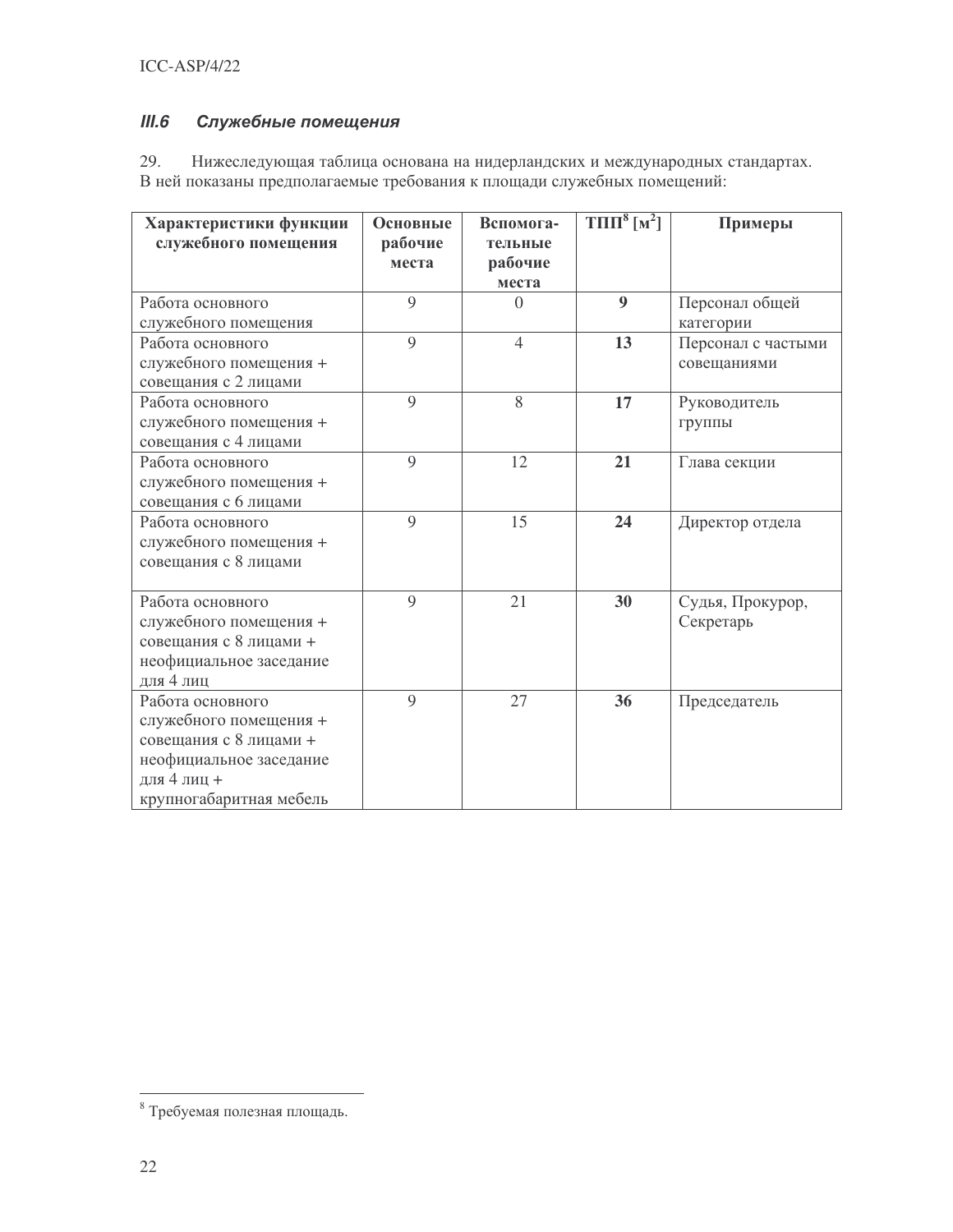### Размер здания  $III.7$

#### ОБЩЕЙ ПЛОЩАДИ ПОСТОЯННЫХ ПОМЕЩЕНИЙ **ОБЗОР**  $(OII)$ МЕЖДУНАРОДНОГО УГОЛОВНОГО СУДА - Согласно разделу III.2: Предположения в отношении планирования/уровней укомплектования персоналом L,

| Ссылка         | Объект                                                                                                                         | <b>OII</b><br>$[M^2]$ |        |
|----------------|--------------------------------------------------------------------------------------------------------------------------------|-----------------------|--------|
|                |                                                                                                                                |                       |        |
|                | СУДЕБНЫЕ ОРГАНЫ                                                                                                                |                       |        |
| 1              | Рабочие места в служебных помещениях Судебных органов                                                                          | 4 1 7 0               |        |
| $\overline{2}$ | Вспомогательные функции (комнаты для конференций/обсуждений, хранилище, санитарные удобства)                                   | 550                   |        |
|                |                                                                                                                                |                       |        |
|                | КАП                                                                                                                            |                       |        |
| 3              | Рабочие места в служебных помещениях КАП                                                                                       | 9 3 1 5               |        |
| $\overline{4}$ | Вспомогательные функции (комнаты для конференций/обсуждений, хранилище, санитарные удобства)                                   | 950                   |        |
|                |                                                                                                                                |                       |        |
|                | СЕКРЕТАРИАТ СУДА                                                                                                               |                       |        |
| 5              | Рабочие места в служебных помещениях Секретариата Суда                                                                         | 10 4 40               |        |
| 6              | Вспомогательные функции (комнаты для конференций/обсуждений, хранилище, санитарные удобства)                                   | 1 0 2 0               |        |
|                |                                                                                                                                |                       |        |
| 7              | ПРОЧЕЕ<br>Главный вход плюс зона приема                                                                                        | 1650                  |        |
| 8              | Зал «потерянных шагов» (главный холл) плюс вспомогательные функции                                                             | 1 5 9 0               |        |
| $\mathbf Q$    | Помещения залов судебных заседаний (зал судебных заседаний плюс вспомогательные функции)                                       | 3 3 5 0               |        |
|                | Помещения для содержания под стражей (камеры для содержания под стражей, зона для находящихся                                  |                       |        |
| 10             | под стражей обвиняемых, свидетелей)                                                                                            | 1 260                 |        |
| 11             | Конференционные помещения (центральные конференционные помещения, включая вспомогательные<br>функции)                          | 1770                  |        |
| 12             | Библиотечные помещения                                                                                                         | 1 2 1 5               |        |
| 13             | Помещения для прессы                                                                                                           | 395                   |        |
| 14             | Помещения для общественного питания                                                                                            | 2 1 7 0               |        |
| 15             | Камера-хранилище, охраняемое хранилище                                                                                         | 650                   |        |
| 16             | Мастерские (ремонт, ИКТ)                                                                                                       | 200                   |        |
| 17             | Размножение материалов, обработка почты                                                                                        | 290                   |        |
| 18             | Служба охраны и безопасности                                                                                                   | 960                   |        |
| 19             | Медицинский пункт                                                                                                              | 160                   |        |
| 20             | Социальное обеспечение                                                                                                         | 170                   |        |
| 21             | Помещения для спортивных занятий (тренировок)                                                                                  | 375                   |        |
| 22             | Административно-хозяйственные помещения, товары, хранилища, места общего пользования                                           |                       |        |
| 23             | (санитарные удобства, комнаты для курения)<br>Входные зоны (персонал, специальные сотрудники, высокопоставленные лица, товары) | 1 300                 |        |
|                | Сторожки                                                                                                                       | 225                   |        |
| 24             |                                                                                                                                | 645                   |        |
|                | Итого<br>АВТОСТОЯНКА                                                                                                           |                       | 44 820 |
| 25             |                                                                                                                                | 12 050                |        |
| 26             | Персонал<br>Внутренняя автостоянка (высокопоставленные лица), служебные автомашины                                             | 550                   |        |
| 27             | Публика                                                                                                                        | 3 2 4 5               |        |
| 28             | Автофургоны со спутниковым оборудованием (пресса)                                                                              | 300                   |        |
| 29             | Автобусы                                                                                                                       | 300                   |        |
| 30             | Велосипеды (персонал плюс публика)                                                                                             | 685                   |        |
|                | Итого, автостоянка                                                                                                             |                       | 17 130 |
|                | ОБЩИЙ ИТОГ                                                                                                                     |                       |        |
|                | Данные планирования, содержащиеся в этой таблице, будут пересматриваться и уточняться                                          |                       | 61950  |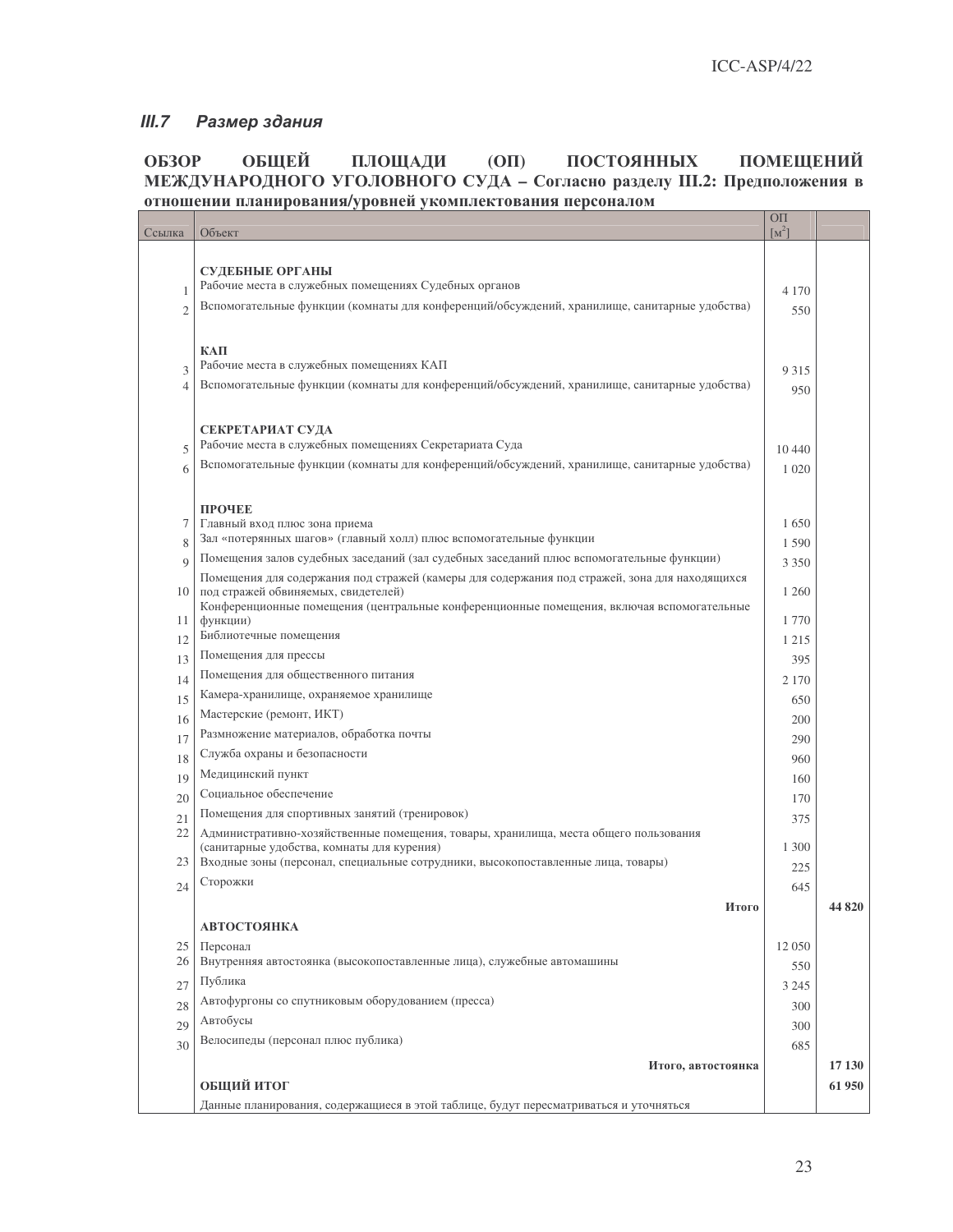### $III.8$ Архитектурное решение

30. В соответствии с целями и принципами, изложенными в главе II, можно определить несколько критериев в отношении проекта:

- $\bullet$ характерные особенности для Президиума/Палат и Канцелярии Прокурора, помещений для защиты и потерпевших;
- $\bullet$ обеспечение возможного будущего расширения зданий Международного уголовного суда при минимальных неудобствах;
- $\bullet$ максимальная безопасность с обеспечением быстрой эвакуании в чрезвычайных ситуациях;
- $\bullet$ проект, отражающий характер Международного уголовного суда и вписывающийся в окрестности и ландшафт.

 $31.$ В результате применения этих критериев предварительное предпочтение отдается планировке кампусного типа со зданиями умеренной высоты и ограниченным количеством этажей. Эта модель позволяет разработчику проекта создать целостную концепцию без привязки к тому или иному высотному или крупному зданию (как, например, в случае решения с использованием высотного злания).

#### $III.9$ Качество

32. Во всем комплексе должны использоваться материалы, которые характеризуются высоким качеством и низкими эксплуатационными расходами, а также соответствуют нидерландским стандартам качества. Хотя внешний вид помещения должен быть созвучен значимости Суда, не предусматривается никакой роскоши.

33. Предусматривается, что весь комплекс Международного уголовного суда будет легко доступным для инвалидов.

#### **III.10** Охрана и безопасность

34. Помещения Международного уголовного суда должны соответствовать самым строгим международным стандартам в отношении наивысшего уровня охраны. Кроме того, правила охраны отдельных лиц и зданий, а также помещений, сооружаемых с этой целью, регулируются положениями нидерландского законодательства. Эти стандарты и требования имеют основополагающие последствия для характера постоянных помещений.

35. Подробные оценки опасности и рисков будут проводиться непосредственно на месте, с тем чтобы продолжить и завершить разработку мер безопасности, которые должны быть приняты. Это будет включать подробные исследования последствий мер безопасности для окрестности, подъездных путей, зданий и площадок. Выводы по результатам этих оценок послужат основой для дальнейшей разработки планов безопасности на этапе проектирования. Это будет иметь прямые последствия для определения необходимого количества сотрудников охраны: чем безопасней будет проект помещений, тем меньшее количество сотрудников безопасности потребуется для их охраны.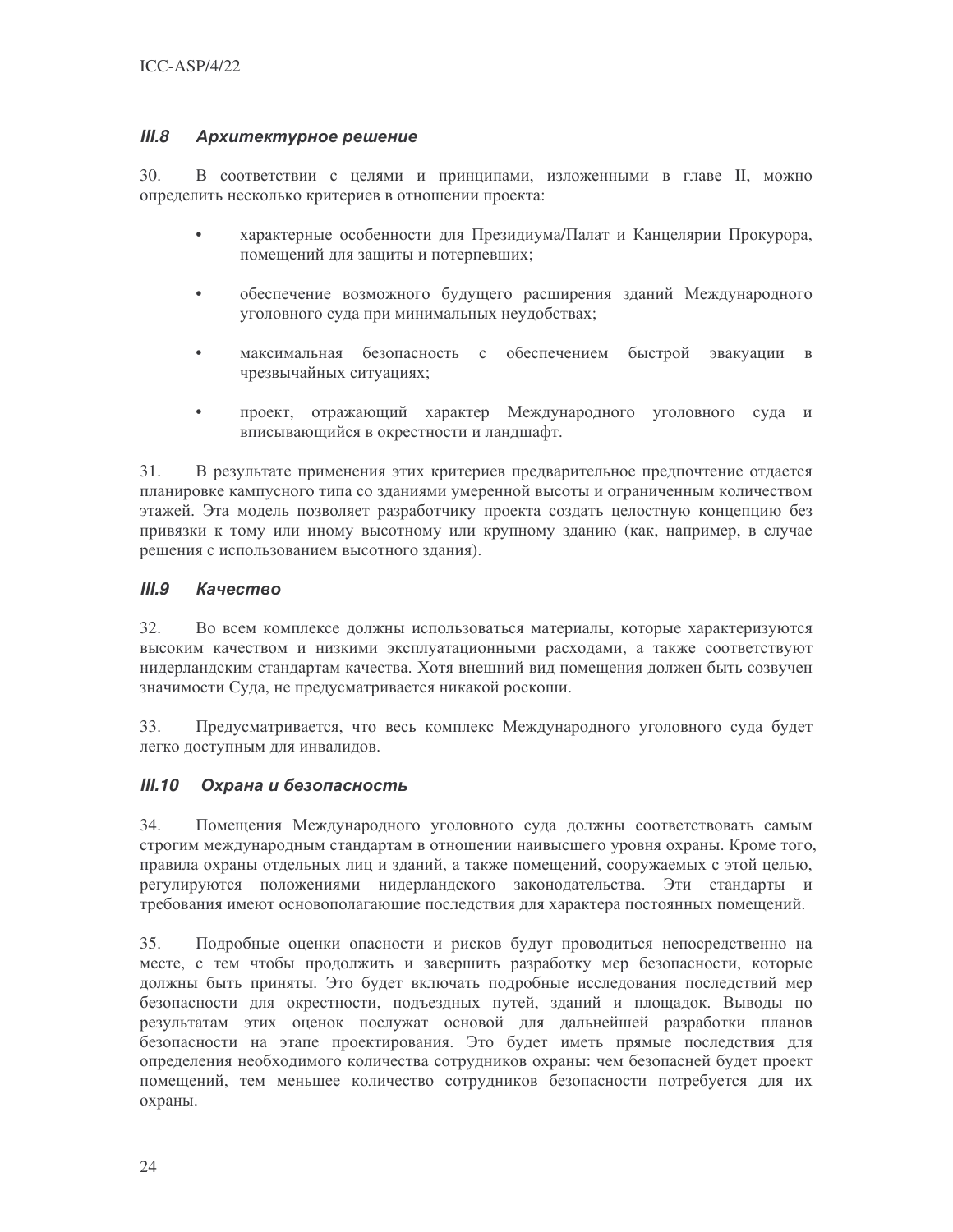### **III.10.1 Безопасность**

36. Расположение зданий на площадке Международного уголовного суда должно быть таким, чтобы свести к минимуму угрозы со всех направлений. Помимо этой охранной меры, помещения Международного уголовного суда будут защищены различными другими способами:

- $\bullet$ охрана публичной зоны за пределами комплекса;
- ограда вокруг площадки;  $\bullet$
- $\bullet$ охрана на входах;
- охранное оборудование (детекторы, камеры наблюдения и т.д.), которое  $\bullet$ будет установлено по всему комплексу, будет соответствовать самым высоким стандартам.

37. Международный уголовный суд предусматривает четырехуровневую систему безопасности внутри периметра в результате отнесения помещений Международного уголовного суда к четырем различным зонам:

- Открытая зона: открыта для широкой публики после сканирования опасных  $\bullet$ предметов. Эта зона будет в целом включать входную зону с доступом к публичным помещениям, таким как выставочная зона и т.д.
- Полуоткрытая зона: также открыта для публики, однако лица, которые  $\bullet$ желают попасть в нее, помимо предварительной проверки будут обязаны назвать себя, предъявив удостоверения личности с фотографией, а их фамилии будут зарегистрированы. Эта зона будет включать, в частности, галереи залов судебных заседаний для публики, конференционные залы, библиотеку и т.д.
- $\bullet$ Ограниченная зона: только для сотрудников и другого имеющего разрешение персонала. Эта зона включает требующие большей защищенности площади, такие как служебные помещения Президиума, Палат, Канцелярии Прокурора и Секретариата, а также архивы. Посетители, желающие попасть в эту зону, будут проходить сканирование и регистрацию и передаваться для сопровождения сотруднику Международного уголовного суда, который будет нести ответственность за данное лицо.
- Зона повышенной безопасности: только для лиц, имеющих специальные  $\bullet$ разрешения. Эта зона будет включать, например, залы судебных заседаний и помещения для содержания под стражей.

### **III.10.2 Безопасность**

38. Здания будут спроектированы таким образом, чтобы находящиеся в них лица имели достаточно времени для эвакуации из здания в чрезвычайной ситуации, используя для этого соответствующие пути эвакуации. Проект должен по меньшей мере соответствовать минимальным муниципальным нормам. Каждый путь эвакуации будет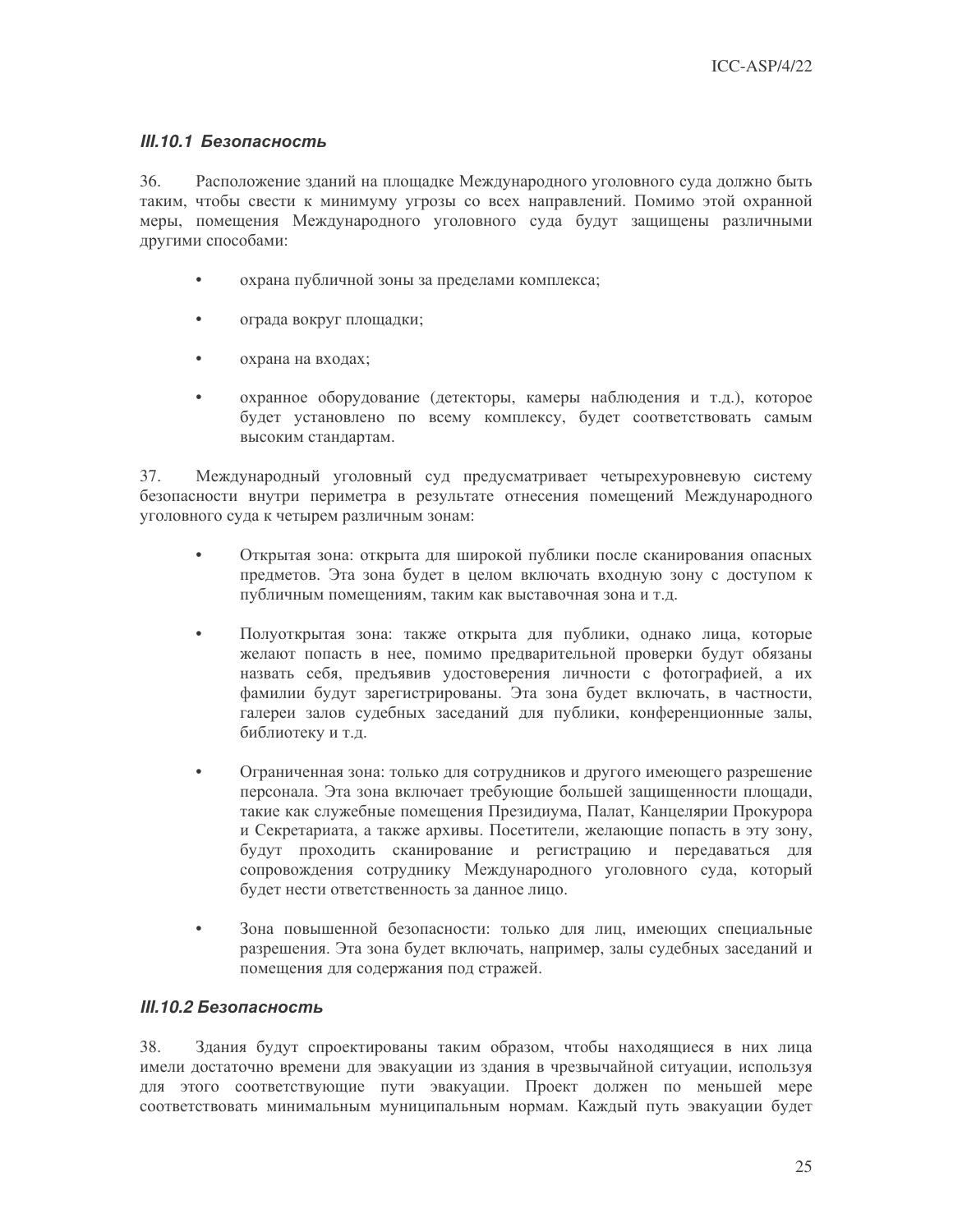вести к контролируемой и безопасной зоне, связанной с соответствующей частью здания. В принципе, меры безопасности должны по-прежнему действовать во время чрезвычайных ситуаций. Для предотвращения побега к находящимся под стражей лицам должны применяться особые чрезвычайные меры.

### III.11 Экологические принципы

39. Международный уголовный суд и государство пребывания очень стремятся к тому, чтобы Суд располагал не оказывающими отрицательного воздействия на окружающую среду и экологически рациональными помещениями как в силу принципа, так и причин, связанных с представлением о Суде во всем мире. По мере возможности и финансовой осуществимости это требование будет осуществляться в соответствии с нидерландскими стандартами.

### $IV_{-}$ **МЕСТОПОЛОЖЕНИЕ И ПЛОЩАДКА**

#### $IV.1$ Введение

40. Местоположение новых помещений в пределах жилого района города Гааги и конкретные характеристики площадки являются важными параметрами ДЛЯ функциональности и имиджа Международного уголовного суда. Определены соответствующие критерии для того, чтобы найти подходящее местоположение. Государство пребывания уже представило площадку, которая, по-видимому, отвечает всем этим требованиям.

41. Город Гаага полностью поддерживает проект по новым постоянным помещениям.

### $IV.2$ **Kpumepuu**

42. При определении надлежащей площадки государством пребывания учитывались следующие основные требования:

- $\bullet$ «одна площадка навсегда», т.е. достаточно большая площадка для сценариев будущего роста, которые в настоящее время трудно предусмотреть;
- $\bullet$ представительное местоположение;
- $\bullet$ благоприятные условия для мер безопасности;
- $\bullet$ доступность;
- близость к:  $\bullet$ 
	- тюрьме/центру содержания под стражей;
	- больницам:
	- гостиницам;  $\mathbf{r}$
	- центру города;  $\equiv$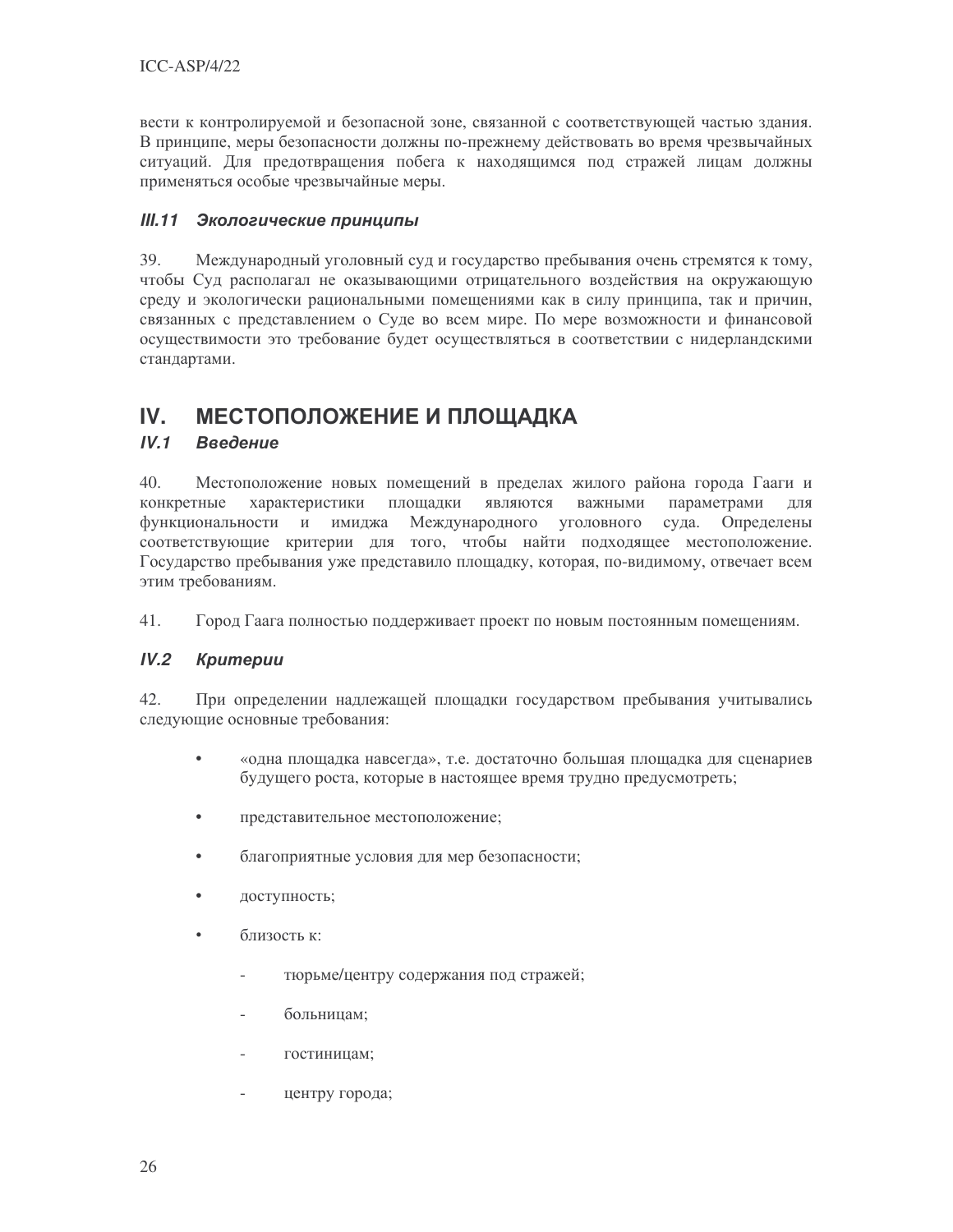- никаких запретительных ограничений на строительство (т.е. экологические  $\bullet$ ограничения, охраняемые памятники);
- $\bullet$ может быть представлена для начала строительства к 2009 году.

#### $IV.3$ **Местоположение**

43. В 2001 году правительство государства пребывания приняло решение предложить переднюю часть площадки Александерказерне Международному уголовному суду для его постоянных помещений в Гааге. Впоследствии государство пребывания заявило, что вся территория этой площадки будет полностью доступна к январю 2009 года.

### **IV.3.1 Характеристики**

44. Международный уголовный суд и государство пребывания уверены в том, что это местоположение соответствует всем вышеизложенным требованиям. Дополнительные преимущества Александерказерне заключается в следующем:

- $\bullet$ ее размер, который является достаточно большим для размещения Международного уголовного суда даже при условии возможных будущих расширений;
- $\bullet$ представительное местоположение недалеко от центра города и, в то же время, прилегающее к природному заповеднику (дюны);
- отличные условия для мер безопасности (бывшая военная зона);  $\bullet$
- близость к помещениям для содержания под стражей в пенитенциарном  $\bullet$ комплексе в Схевенингене:
- близость к больнице и Библиотеке Дворца мира;  $\bullet$
- $\bullet$ простота доступа, место для автостоянок и наличие общественного транспорта;
- отсутствие запретительных ограничений на строительство.  $\bullet$

45. Местоположение площадки в пределах города и ее связь с вышеупомянутыми помещениями и расстояние от них показаны на нижеследующей карте: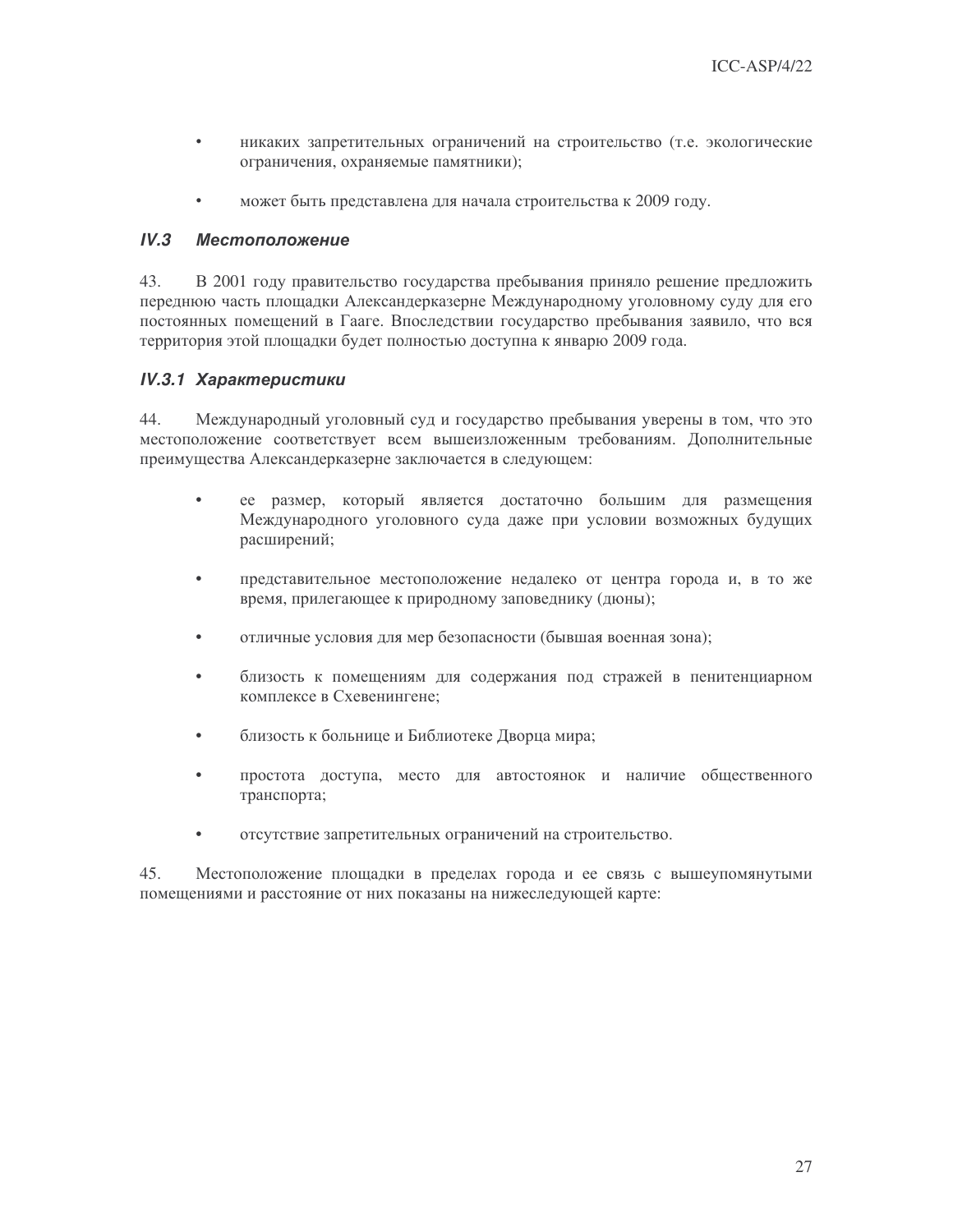

### **IV.3.2 Площадка**

46. Первоначальное предложение, сделанное в 2001 году государством пребывания, включало только переднюю часть Александерказерне (приблизительно 30 000 м<sup>2</sup>). Это позволило бы разместить максимальное количество персонала от 600 до 800 сотрудников без возможности последующего расширения на той же самой площадке. Однако после пересмотра первоначальных предположений относительно размера организации, а также с учетом принципа «всё на одной площадке» государство пребывания изучило возможность предоставления всей площадки (т.е. 72 000 м<sup>2</sup>) Международному уголовному суду и подтвердило в январе 2005 года, что вся площадка будет доступна к 2009 году.

47. На приводимом ниже плане изображена вся площадка Александерказерне. Ее общая площадь составляет около 72 000 м<sup>2</sup>. На этом приблизительном плане показаны функциональные блоки, которые предстоит возвести, а также зоны возможного будущего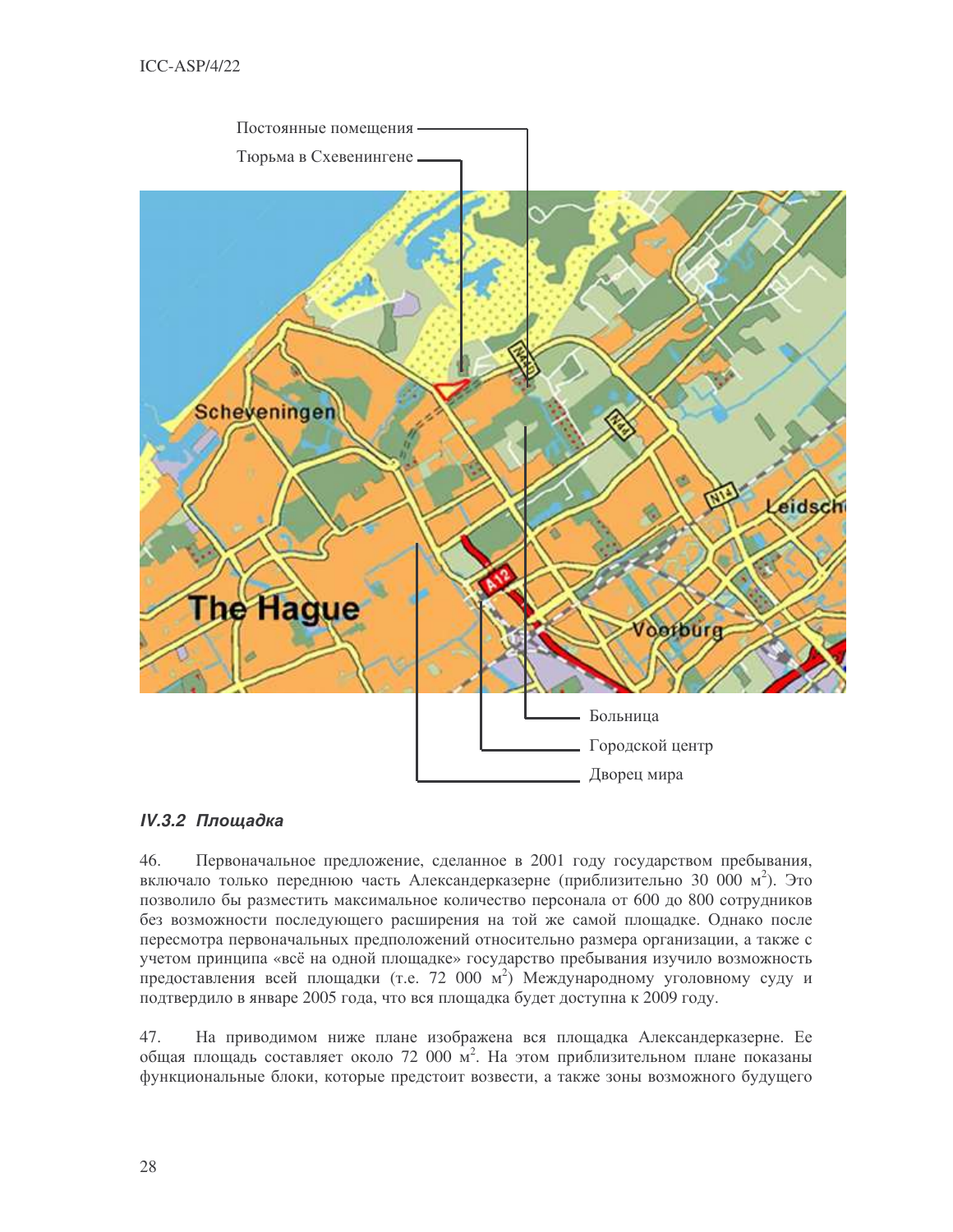

расширения. Следует подчеркнуть, что план предназначен только для получения общего представления.

72 000 M<sup>2</sup> Функциональная схема будущей площадки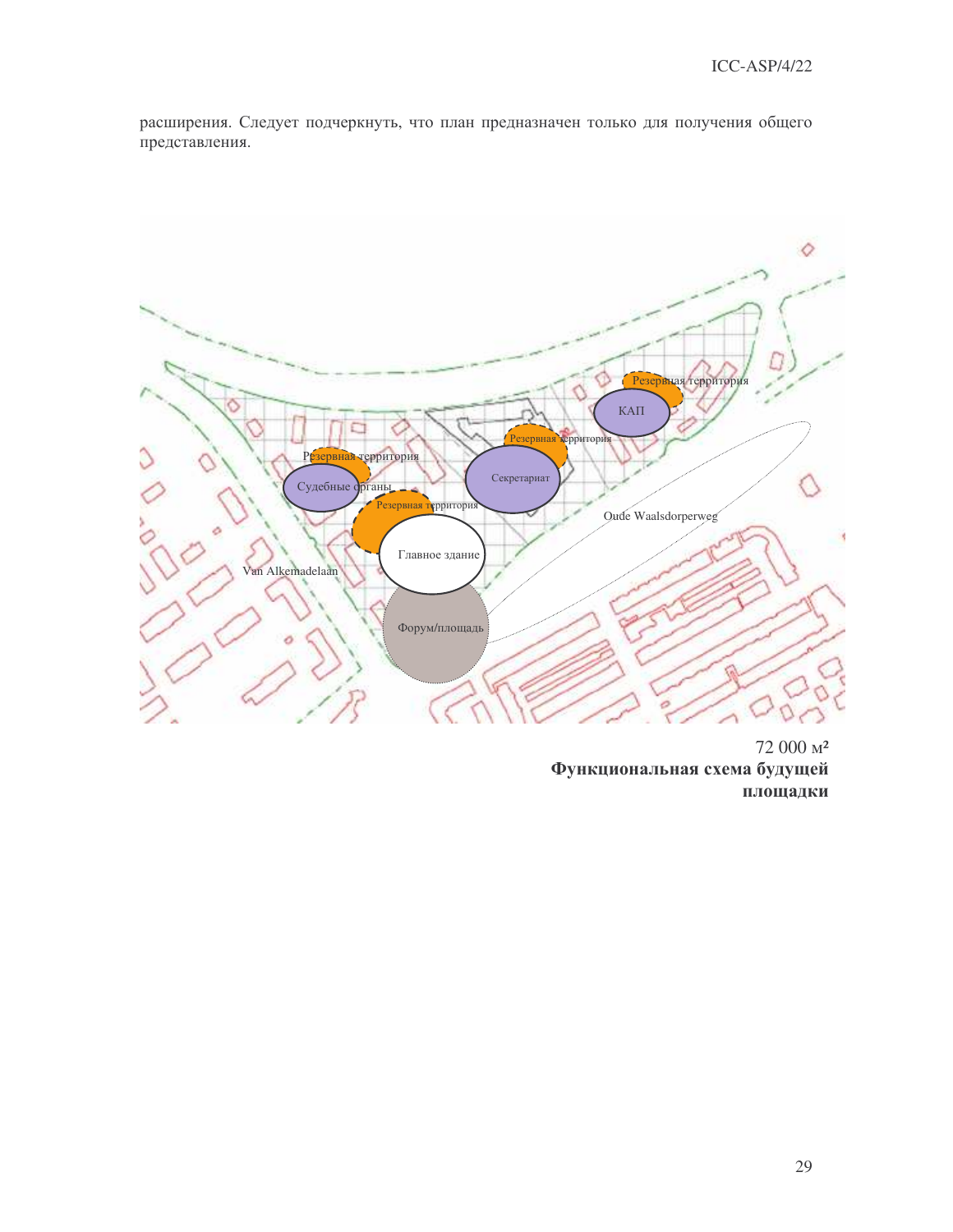### $V_{-}$ **ГРАФИК**

### $V.1$ Введение

48. График и срок для каждого этапа проекта основаны на определенных предположениях и опыте осуществления аналогичных проектов, обстоятельствах и процедурах.

49. Намеченный срок завершения строительства - 2012 год, т.е. через 10 лет после переезда в нынешние временные помещения.

### $V.2$ Намеченный график

50. Этот первый приблизительный стратегический намеченный график для основных этапов основан на определенных предположениях. Важно признать, что соблюдение намеченного на 2012 год срока будет зависеть от:

- $\bullet$ своевременных решений Ассамблеи государств-участников;
- инициирования проведения архитектурного конкурса в начале 2006 года;  $\bullet$
- $\bullet$ стабильной поддержки со стороны государства пребывания;
- своевременного достижения соглашения об условиях финансирования;  $\bullet$
- непродолжительных периодов утверждения;  $\bullet$
- компетентных партнеров по строительству (консультанты-проектировщики,  $\bullet$ строительные компании и т.д.).

| Основные этапы                         | Начало          | Завершение |  |
|----------------------------------------|-----------------|------------|--|
| Этап определения                       | $2002$ год      | $2006$ год |  |
| Этап проведения конкурса               | $2006$ год      | $2007$ год |  |
| Этап проектирования                    |                 |            |  |
| и материально-технического обеспечения | $2007$ год      | $2009$ год |  |
| Этап строительства                     | $2009$ год      | $2012$ год |  |
| Этап управления                        | конец 2012 года | ПОСТОЯННО  |  |

### $V<sub>1</sub>3$ Последующие шаги

#### Полное информирование государств-участников  $\bullet$

Настоящее Представление проекта подготовлено первоначально для информирования Бюджетно-финансового комитета на его четвертой сессии в Гааге, 4-6 апреля 2005 года, с целью заручиться общей поддержкой Бюджетно-финансового комитета в отношении проекта. Помимо этого, планируется использовать это Представление проекта для надлежащего и полного информирования государств-участников на других мероприятиях, в частности на заседаниях в Гааге Рабочей группы Бюро Ассамблеи государств-участников под председательством посла Жилберту Верне Сабоя